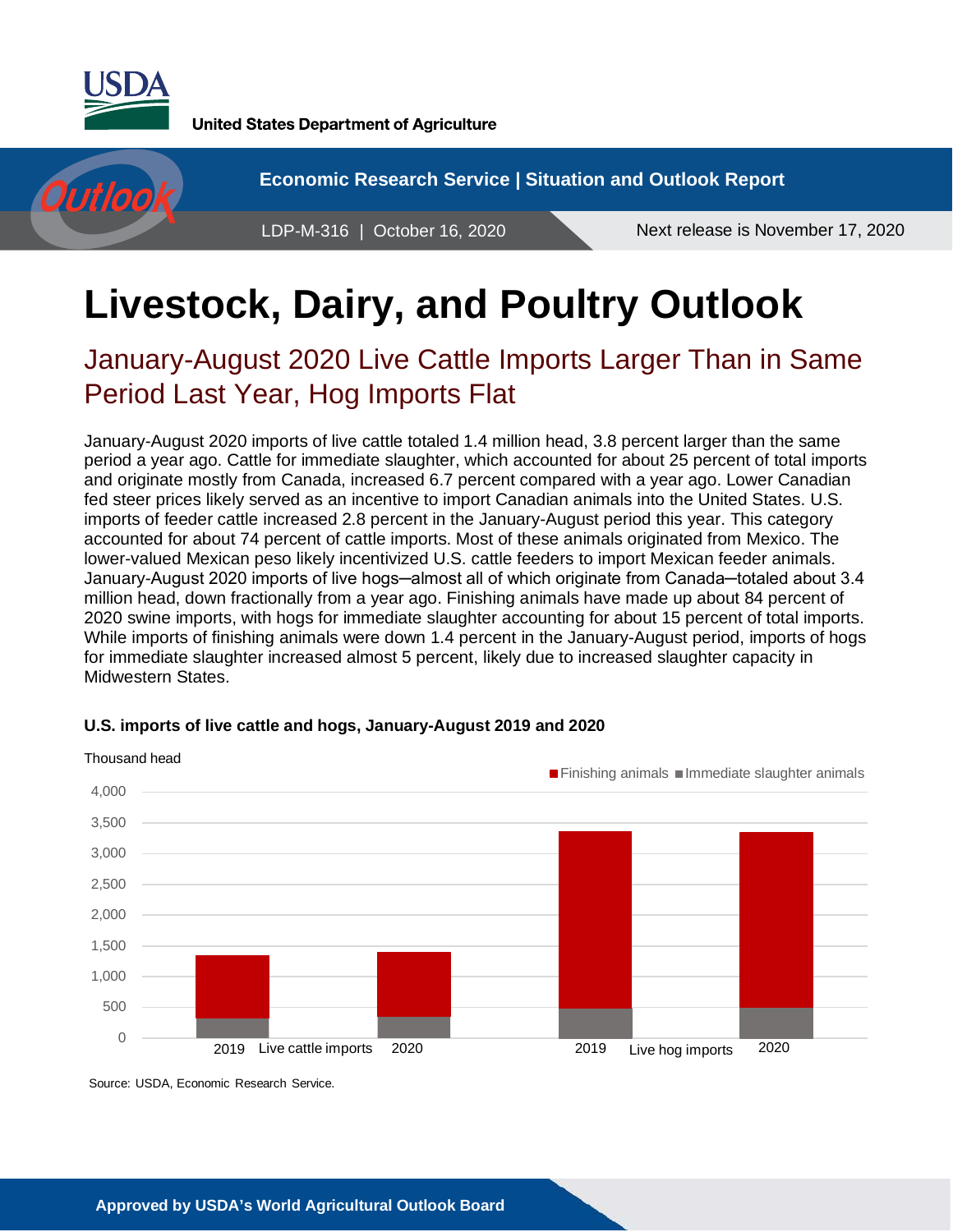**Beef/Cattle:** The forecast for second-half 2020 beef production was raised from last month on higher expected fed cattle and cow slaughter. As a result, the annual forecast for 2020 beef production was raised by 90 million pounds to 27.1 billion pounds. Beef production in 2021 was raised slightly on higher expected fed cattle marketings. August beef imports were 32 percent larger year over year on a continued strong demand for processing-grade beef. The forecast for beef imports was raised for both 2020 and 2021. U.S. beef exports in August 2020 were up 2 percent. No changes were made to the 2020 forecast for beef exports, but the 2021 forecast was lowered on a revised global outlook.

**Dairy:** From the week ending September 5 to the week ending October 3, all major dairy product wholesale prices reported in the USDA *National Products Sales Report* increased significantly. The price difference between 40-pound blocks of Cheddar cheese and 500-pound barrels reached a record high. The all-milk price forecast for 2020 is \$18.00 per hundredweight (cwt), an increase from last month's forecast of \$17.75. For 2021, the all-milk price forecast is \$17.60 per cwt, an increase from last month's forecast of \$17.00.

**Pork/Hogs:** Producer-supplied responses detailed in the September *Quarterly Hogs and Pigs* report suggest that the U.S. pork sector is reacting cautiously to the turbulent market conditions of 2020. Pork production is revised higher in 2021 to 28.5 billion pounds, up 1.3 percent, to reflect a slow industry rebound. 2020 exports are reduced by 200 million pounds to 7.3 billion pounds. 2021 exports are reduced 300 million pounds to 7.4 billion pounds. Both reductions are made in anticipation of continuing weak demand in major importing countries. 2020 per capita disappearance is expected to be 51.3 pounds. Next year, disappearance is expected to be 51.6 retail pounds of pork per capita.

**Poultry/Eggs:** The third-quarter broiler production forecast was increased on August data, and the 2021 forecast was increased to reflect the revision to 2020. The broiler export forecast was increased on expectations for improving global demand. The fourth-quarter broiler price forecast was unchanged, while the 2021 price forecast was decreased on expectations for continued weak demand and abundant supplies. The table egg production forecast was unchanged, while the fourth-quarter price forecast was increased to reflect expectations for strong demand. The second-half export forecast was increased on expectations for continued firm overseas demand. The third-quarter turkey production forecast was adjusted up based on recent slaughter data. Turkey export forecasts were increased to 550 million pounds in 2020 and 570 million pounds in 2021. Turkey import forecasts were raised on August trade data. The average price for turkey in the third quarter was 111.3 cents per pound, and the fourth quarter forecast was increased to 112 cents. Forecast turkey prices for the first half of 2021 were also increased.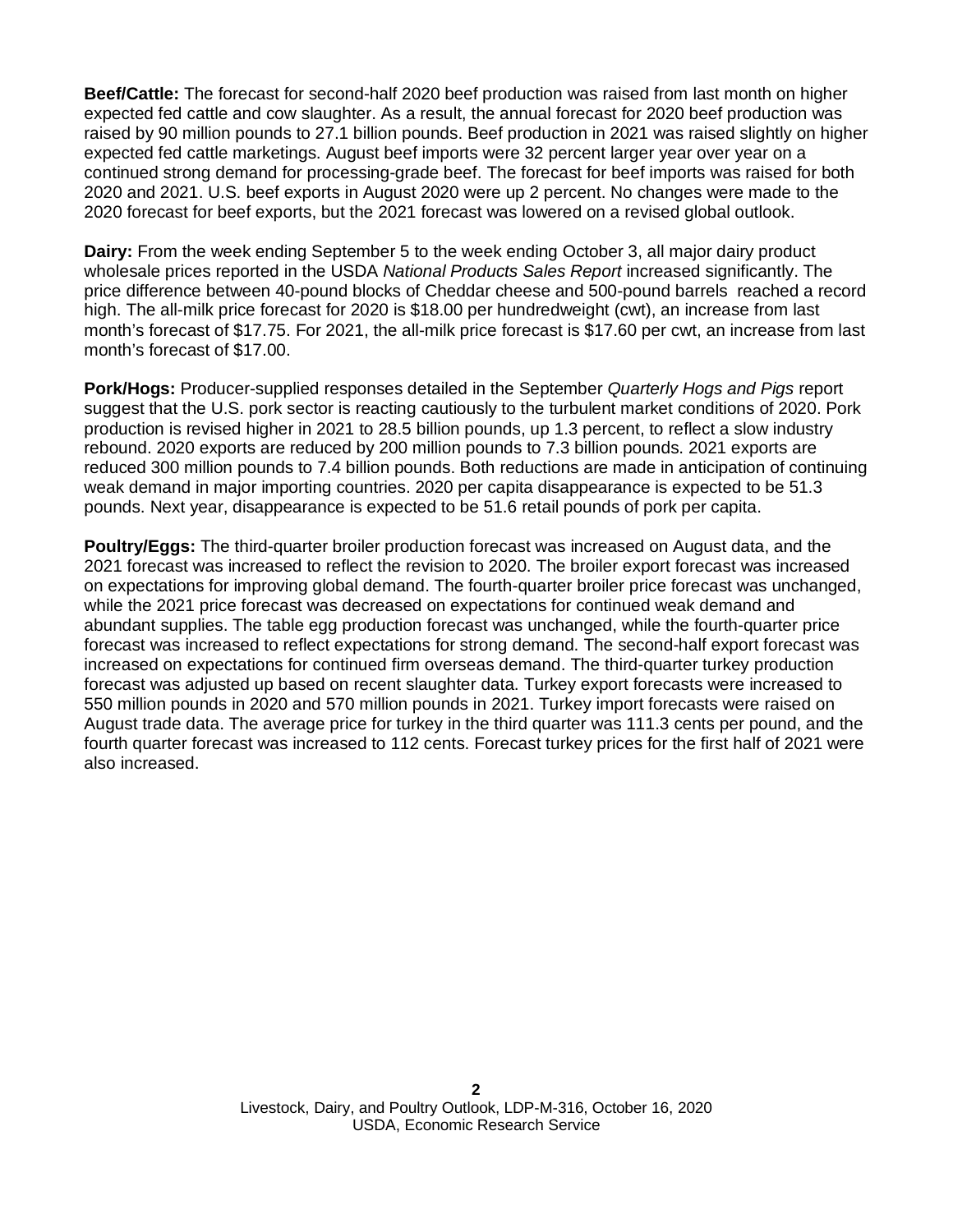# **Beef/Cattle**

### Russell Knight and Christopher Davis

### Production Raised on Improved Slaughter

Packers continue to make gains on processing of fed cattle post-COVID-19 plant disruptions in the second quarter. Based on USDA, Agricultural Marketing Service (AMS) data for actual and estimated Federally inspected slaughter of steers and heifers in September, on a daily basis the pace appears to have risen above year-ago levels for a second consecutive month at about half a percent above last year, while nonfed slaughter is trailing almost 4 percent below last year. Because of this quicker-thanexpected pace of slaughter, the number of fed cattle expected to be slaughtered in third-quarter 2020 was raised, as was cow slaughter. The pace of fed cattle slaughter was carried over into fourth-quarter 2020, and more cows are expected to be slaughtered. These factors raised the 2020 beef production forecast by 90 million pounds from last month to 27.1 billion pounds.

The forecast for 2021 beef production was raised by 10 million pounds from last month to 27.4 billion pounds on a slightly more rapid pace of cattle marketings.

### Beef Demand and Packer Margins Support Higher Cattle Prices

Based on the September USDA, National Agricultural Statistics Service (NASS) *Cattle on Feed* report, there were 9.8 percent more net placements in August than in the previous year. Combined with the number of cattle in feedlots that were yet to be slaughtered in July because of reduced slaughter capacity in the second quarter, the increased placements pushed cattle on feed on September 1 to above year-ago levels and to the largest number for September since the series began in 1996.

Despite the rising number of cattle on feed, front-end supplies—the number of cattle on feed over 150 days—diminished for the third consecutive month. This is the result of an improving pace of fed cattle slaughter, which was faster than a year-ago for the last 2 months and above the 5-year average. The improving pace, combined with an ample supply of fed cattle at heavier weights, has led to higher expected beef production in third-quarter 2020 relative to 2019. Nonetheless, firm demand and higherthan-year-ago wholesale prices are likely supporting packer margins, as the recent uptick in steer prices remains in line with year ago prices.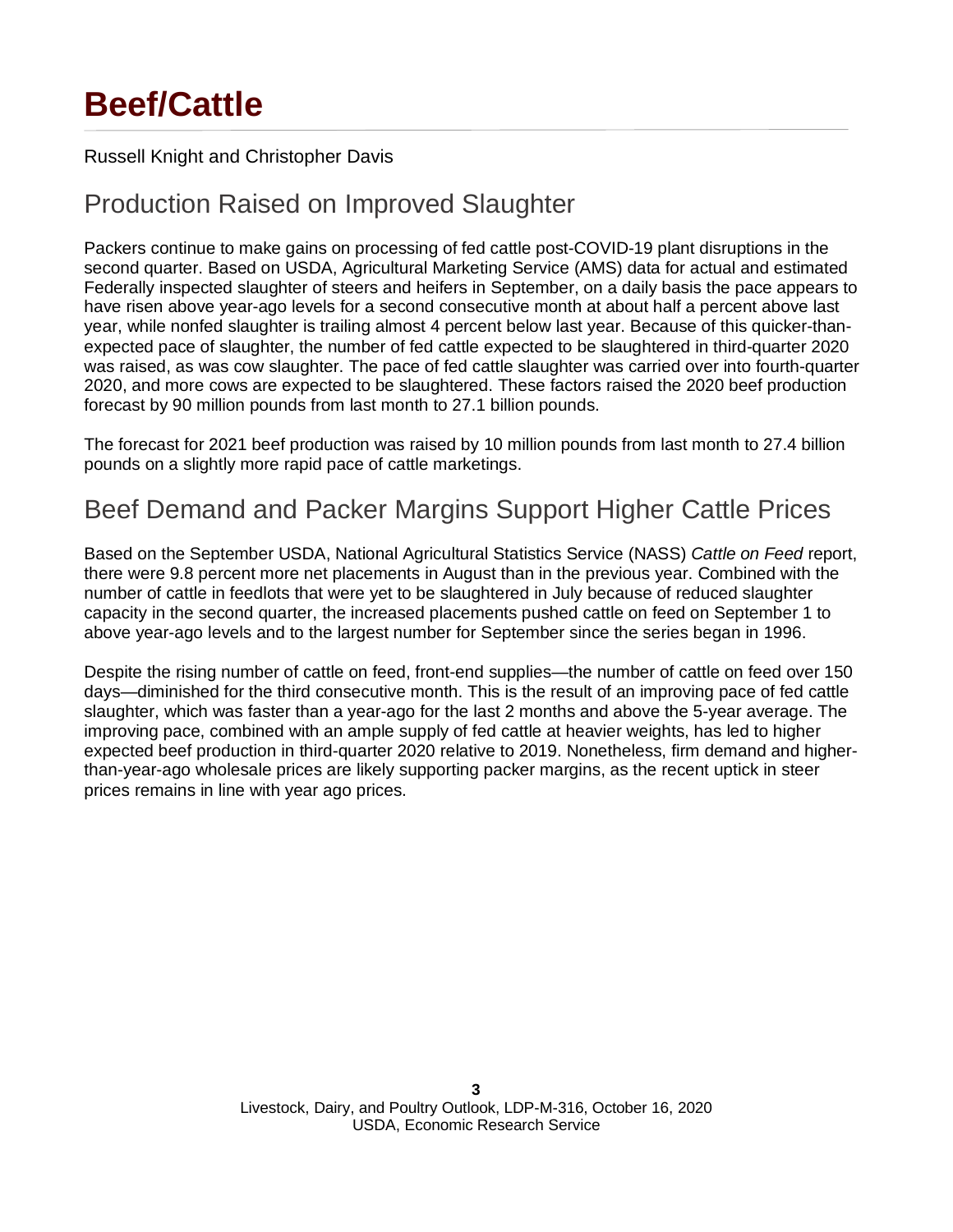#### **Weekly average live steer price**



Source: USDA, Economic Research Service calculations using USDA, Agricultural Marketing Service data.

The price forecast for fourth-quarter 2020 was raised by \$5 to \$109 per hundredweight (cwt) on recent price strength. This strength was carried over into the first half of next year. First- and second-quarter 2021 were raised by \$6 and \$3 to \$113 and \$110 per cwt, respectively. This increased the 2021 annual price forecast to \$114 per cwt.

The fourth-quarter 2020 feeder steer price was raised by \$3 to \$143 per cwt on recent price data for the first week of October and expected seasonal price movement in the fourth quarter (see chart below). The adjustment for fed cattle prices in 2021 was carried over into 2021 prices as the annual price for 2021 was raised by \$2 to \$139 per cwt.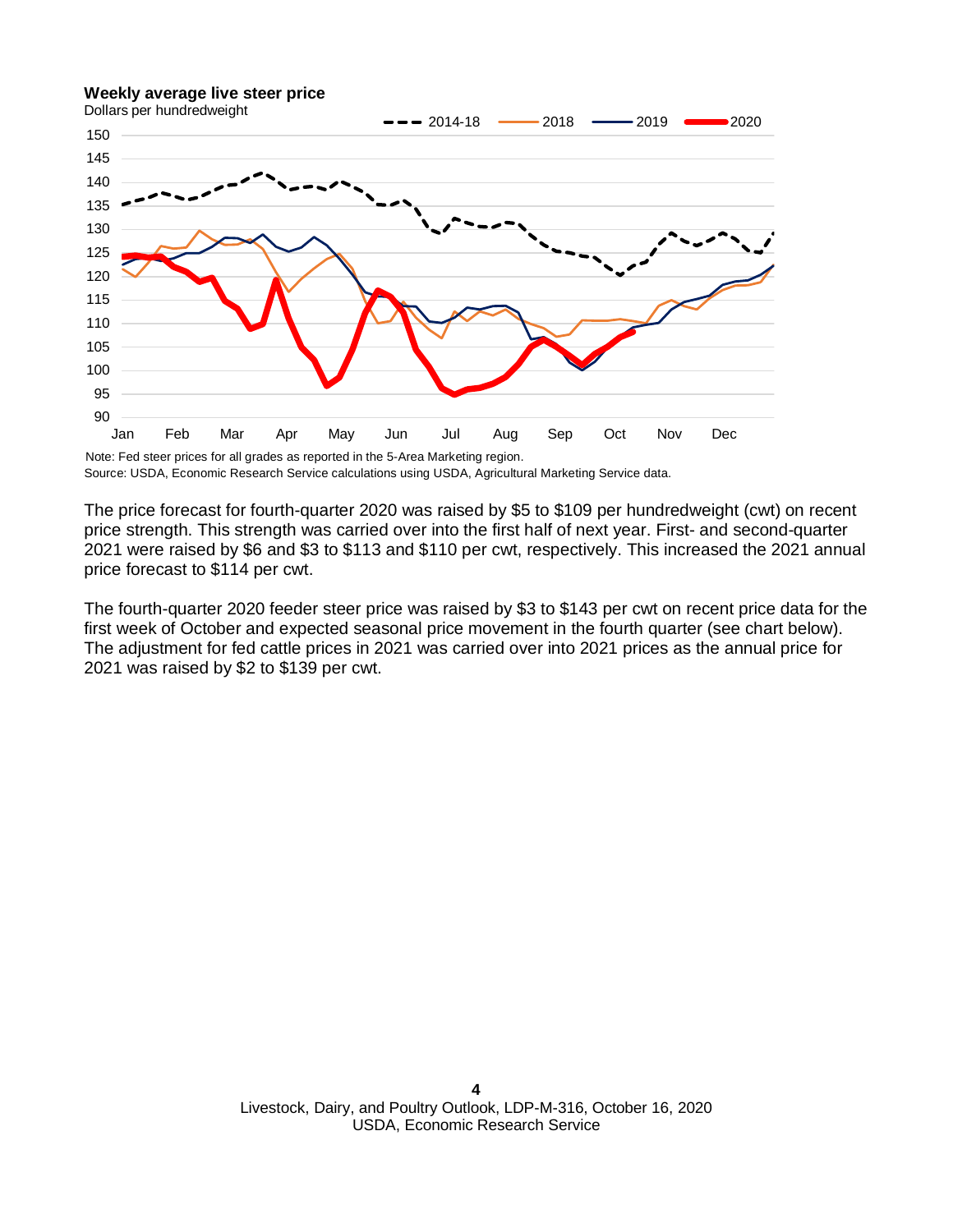#### **Weekly feeder steer prices on a 4-week moving average**

Dollars per hundredweight



Source: USDA, Economic Research Service calculations using USDA, Agricultural Marketing Service data. Note: Prices for feeder steers, 750-800 pounds, reported at Oklahoma City National Stockyards.

### Beef Imports Continue Robust Pace in August

U.S. beef imports in August 2020 were 351 million pounds, up 32 percent from year-earlier levels. Large import volumes reflect strong shipments from major suppliers, as well as robust growth in shipments from Central and South America. The major U.S. beef suppliers, Australia, Canada, New Zealand, and Mexico, accounted for 76 percent of August's total beef imports. New Zealand's August shipments were the largest for the month since 2003. Beef imports from Mexico in each of the last 4 months (May, June, July and August) have set monthly records. Imports of Brazilian beef in August were the largest since December 2008. July 2020 imports from Brazil were also large, just 648,000 pounds less than August's imports. U.S. beef imports from Uruguay were the largest since September 2007. Beef supplies from Central American countries also continue to rise. As discussed in last month's *Livestock Dairy, and Poultry Outlook*, Central and South American beef supplies to the United States have increased substantially year to date.

The forecasts for 2020 third and fourth quarters are raised to 1,025 million pounds (+100 million from last month) and 800 million pounds (+75 million) on continued strong demand for processing-grade beef. Imports are expected to remain large. Beef imports for 2020 are 3.447 billion pounds. The annual forecast for 2021 is raised for all quarters to 3.135 billion pounds.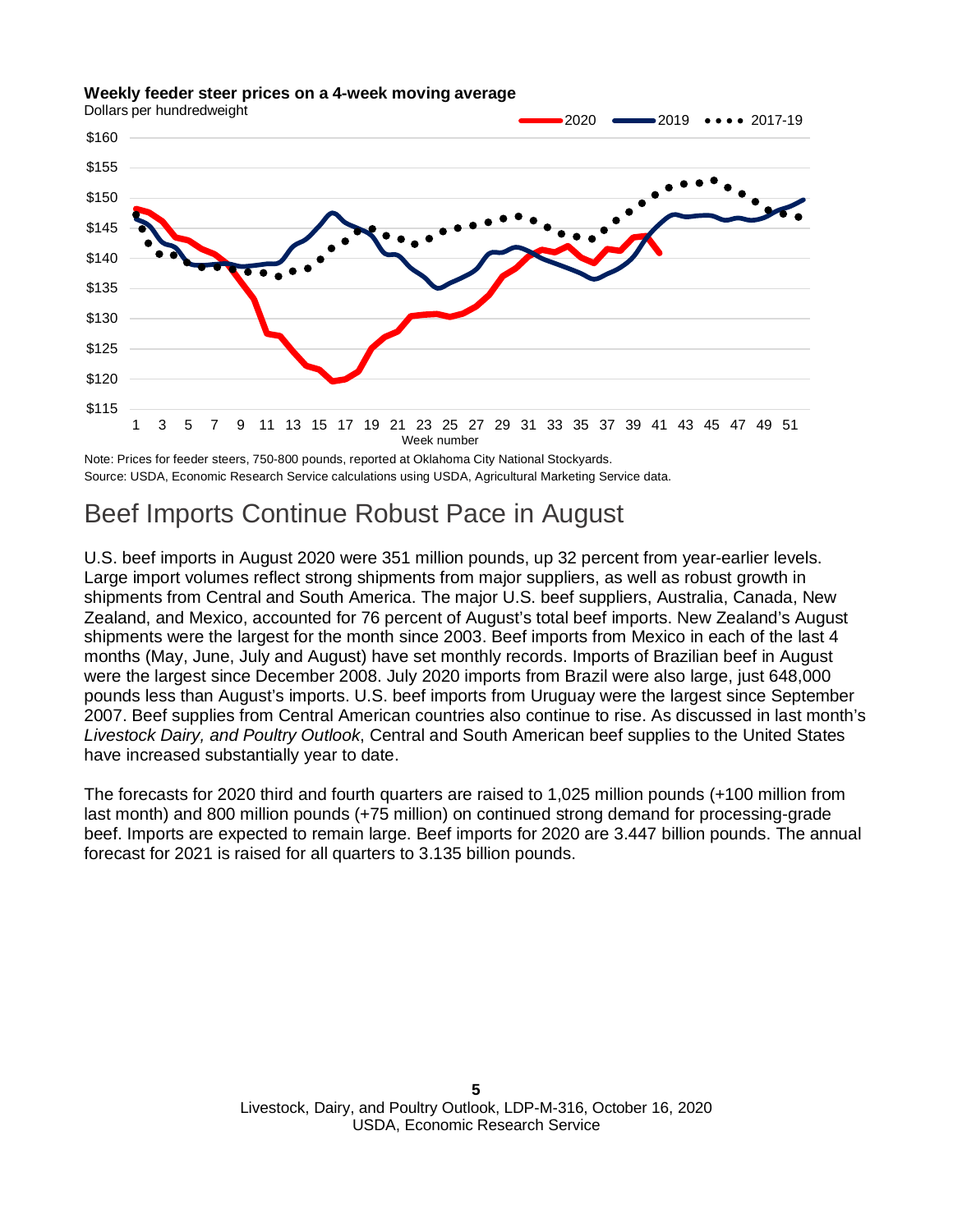#### **U.S. year-over-year beef imports from major suppliers**

|                      | August 2019 | August 2020           | <b>Difference</b><br>in volume |                          |
|----------------------|-------------|-----------------------|--------------------------------|--------------------------|
|                      |             |                       |                                | Year-over-year<br>change |
|                      |             | --- Million pounds--- |                                | --- Percent --           |
| Australia            | 66.34       | 71.47                 | 5.13                           | 8                        |
| Canada               | 78.71       | 82.43                 | 3.72                           | 5                        |
| <b>New Zealand</b>   | 28.54       | 49.39                 | 20.85                          | 73                       |
| <b>Mexico</b>        | 48.74       | 63.00                 | 14.26                          | 29                       |
| <b>Brazil</b>        | 18.08       | 28.88                 | 10.80                          | 60                       |
| Uruguay              | 7.02        | 20.19                 | 13.17                          | 188                      |
| <b>Nicaragua</b>     | 13.90       | 16.10                 | 2.20                           | 16                       |
| <b>Rest of World</b> | 4.45        | 19.36                 | 14.91                          | 335                      |
| <b>Total imports</b> | 265.78      | 350.82                | 85.04                          | 32                       |

Source: USDA, Economic Research Service calculations using data from U.S. Department of Commerce, Bureau of the Census.

### Beef Exports Above Year-Ago Levels in August

Since March 2020, U.S. beef exports have been higher than year-ago levels. In August, beef exports increased 2 percent, or 6 million pounds from last year, to 268 million pounds. The United States exported 75 million pounds of beef to South Korea, the largest volume on record to that country. Beef shipments to Taiwan in August were the largest to that country (23 million pounds), volume-wise, on record. Beef exports to China have increased over the last several months due to continued demand and the Phase 1 Agreement. U.S. beef exports to China in August increased 299 percent year over year to almost 11 million pounds. This shipment to China was the largest on record. Other major markets such as Canada and Hong Kong also increased their beef shipments from the United States.

However, beef exports to Mexico continue to suffer with year-over-year volumes in August almost 16 million pounds less than a year earlier. The reduction reflects the economic downturn in Mexico and the weakness of the peso relative to the dollar. Shipments to Japan, historically the United States' largest beef market, were also lower in August compared to a year ago. Although the reduction in beef shipments to Mexico in August were sizable, increased shipments to South Korea, China, and other markets were enough to offset the Mexican and the other reductions year over year.

The forecasts for the third and fourth quarters are unchanged from a month ago. However, in 2021, the export forecasts for all quarters are lowered on a revised global outlook for 2021. The annual beef export forecast for 2020 was unchanged at 2.896 billion pounds, and the 2021 forecast was lowered to 3.080 billion pounds on anticipated lower global demand.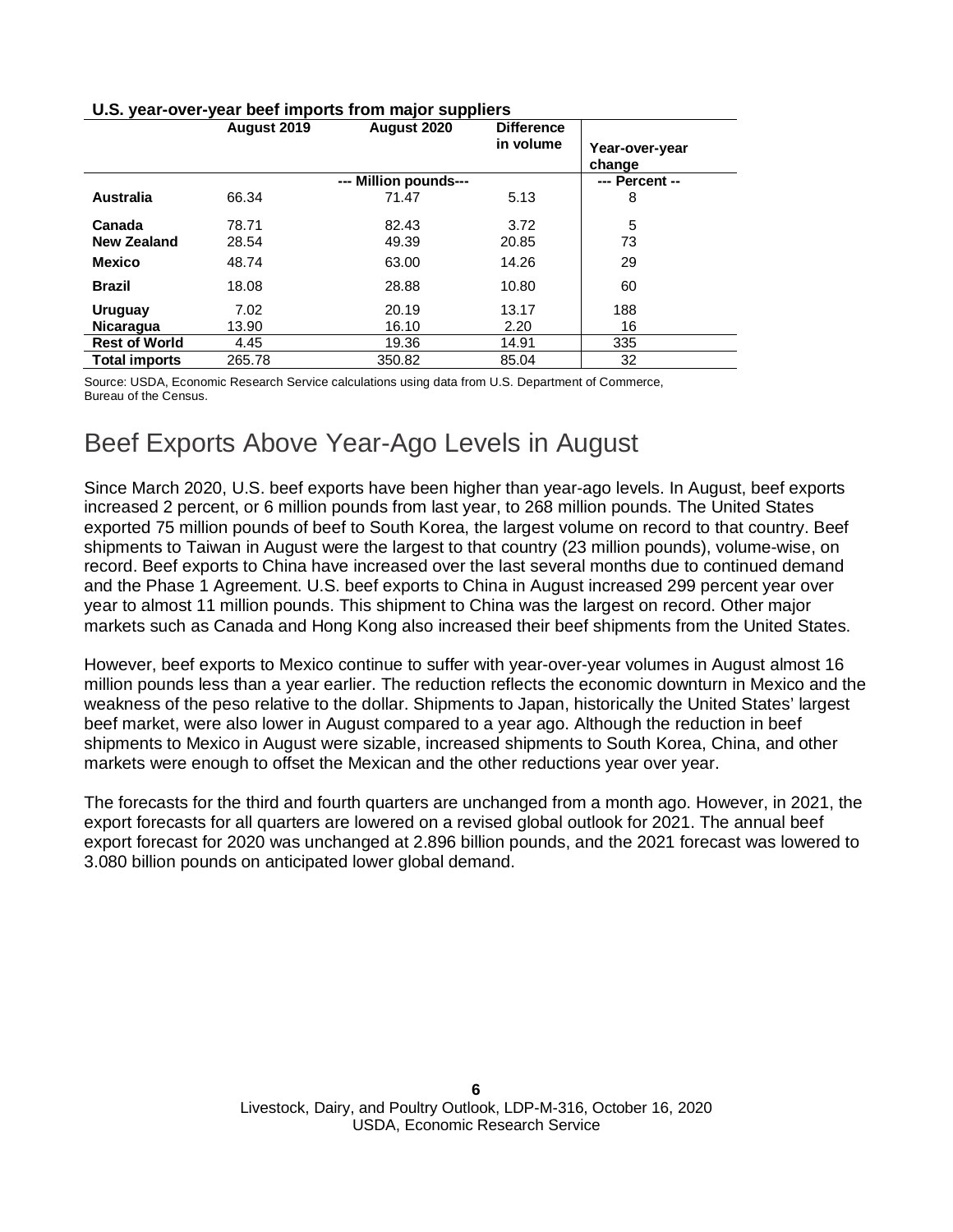|  |  |  |  |  | U.S. year-over-year beef exports to major destinations |
|--|--|--|--|--|--------------------------------------------------------|
|--|--|--|--|--|--------------------------------------------------------|

|                      | August 2019 | August 2020        | Difference in<br>volume | Year-over-year<br>change |
|----------------------|-------------|--------------------|-------------------------|--------------------------|
|                      |             | --Million pounds-- |                         | --- Percent --           |
| Japan                | 71.08       | 69.86              | $-1.22$                 | -3                       |
| <b>Mexico</b>        | 34.61       | 18.72              | $-15.89$                | -46                      |
| South Korea          | 60.19       | 75.06              | 14.87                   | 25                       |
| Canada               | 23.58       | 25.27              | 1.69                    | 7                        |
| Hong Kong            | 15.07       | 17.19              | 2.12                    | 14                       |
| <b>Taiwan</b>        | 19.19       | 22.99              | 3.80                    | 20                       |
| <b>Rest of World</b> | 37.72       | 38.65              | 0.93                    | 2                        |
| <b>Total exports</b> | 261.44      | 267.74             | 5.99                    | $\overline{2}$           |

Source: USDA, Economic Research Service calculations using data from U.S. Department of Commerce, Bureau of the Census.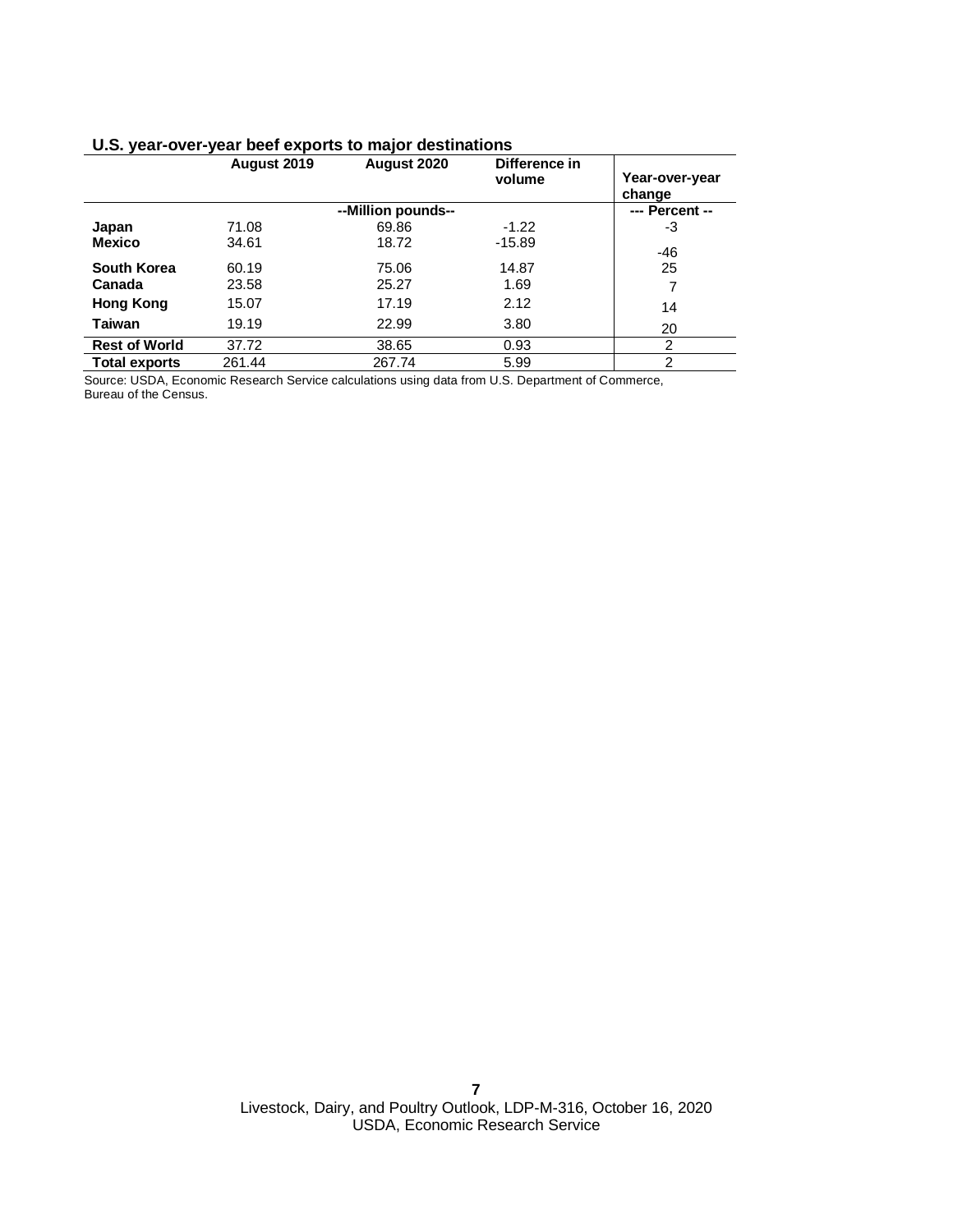### Jerry Cessna

### Recent Developments in Dairy Product Prices

From the week ending September 5 to the week ending October 3, all major dairy product wholesale prices reported in the USDA *National Products Sales Report* (NDPSR) increased significantly. The price of 40-pound blocks of Cheddar cheese rose 55.6 cents to \$2.3629 per pound, and the price for 500-pound barrels (adjusted to 38-percent moisture) rose 24.1 cents to \$1.7197 per pound. The blockbarrel spread of 64.3 cents for the week ending October 3 was the largest on record. The prices for butter, nonfat dry milk (NDM), and dry whey rose to \$1.5786 (+10.6 cents), \$1.0383 (+6.6 cents), and \$0.3378 (+2.6 cents) per pound, respectively.

|                                | For the week ending |                 |        |
|--------------------------------|---------------------|-----------------|--------|
|                                | September 5, 2020   | October 3, 2020 | Change |
| <b>Butter</b>                  | 1.4729              | 1.5786          | 0.1057 |
| Cheddar cheese                 |                     |                 |        |
| 40-pound blocks                | 1.8069              | 2.3629          | 0.5560 |
| 500-pound barrels <sup>1</sup> | 1.4789              | 1.7197          | 0.2408 |
| Nonfat dry milk                | 0.9725              | 1.0383          | 0.0658 |
| Dry whey                       | 0.3114              | 0.3378          | 0.0264 |

#### **Dairy wholesale product prices**

**from USDA** *National Dairy Products Sales Report* **(dollars per pound)**

<sup>1</sup> Adjusted to 38-percent moisture.

Source: USDA, Agricultural Marketing Service, *National Dairy Products Sales Report*.

Reasons for changes in the price spread for Cheddar cheese blocks and barrels cannot be determined with certainty because supply and use data specific to each type of cheese are not available. Uses and preferences for barrels differ significantly from blocks:

- Barrels are more likely to be used in manufacturing processed cheese, while block cheese is often cut, wrapped, and consumed as natural cheese.
- Block cheese is typically colored yellow with annatto, while barrel cheese is typically white. Noncolored whey from white Cheddar production is more valuable for making whey products, especially value-added products such as whey protein concentrate, whey protein isolate, and lactose.
- Block cheese is more likely to be exported than barrel cheese.

Recently, prices for cheese sold on the Chicago Mercantile Exchange (CME) have been higher than NDPSR prices, and the CME block-barrel spread has been even wider than the NDPSR spread. For the trading week ending September 25, prices of 40-pound blocks and 500-pound barrels averaged \$2.5765 and \$1.6385 per pound, respectively. That 93.8-cent spread was the largest on record. For the trading week ending October 9, the gap narrowed to 63.7 cents, with blocks and barrels averaging \$2.6465 and \$2.0100 per pound, respectively. For the same week, the CME spot prices for butter, NDM, and dry whey were \$1.4420, \$1.1265, and \$0.3955 per pound, respectively.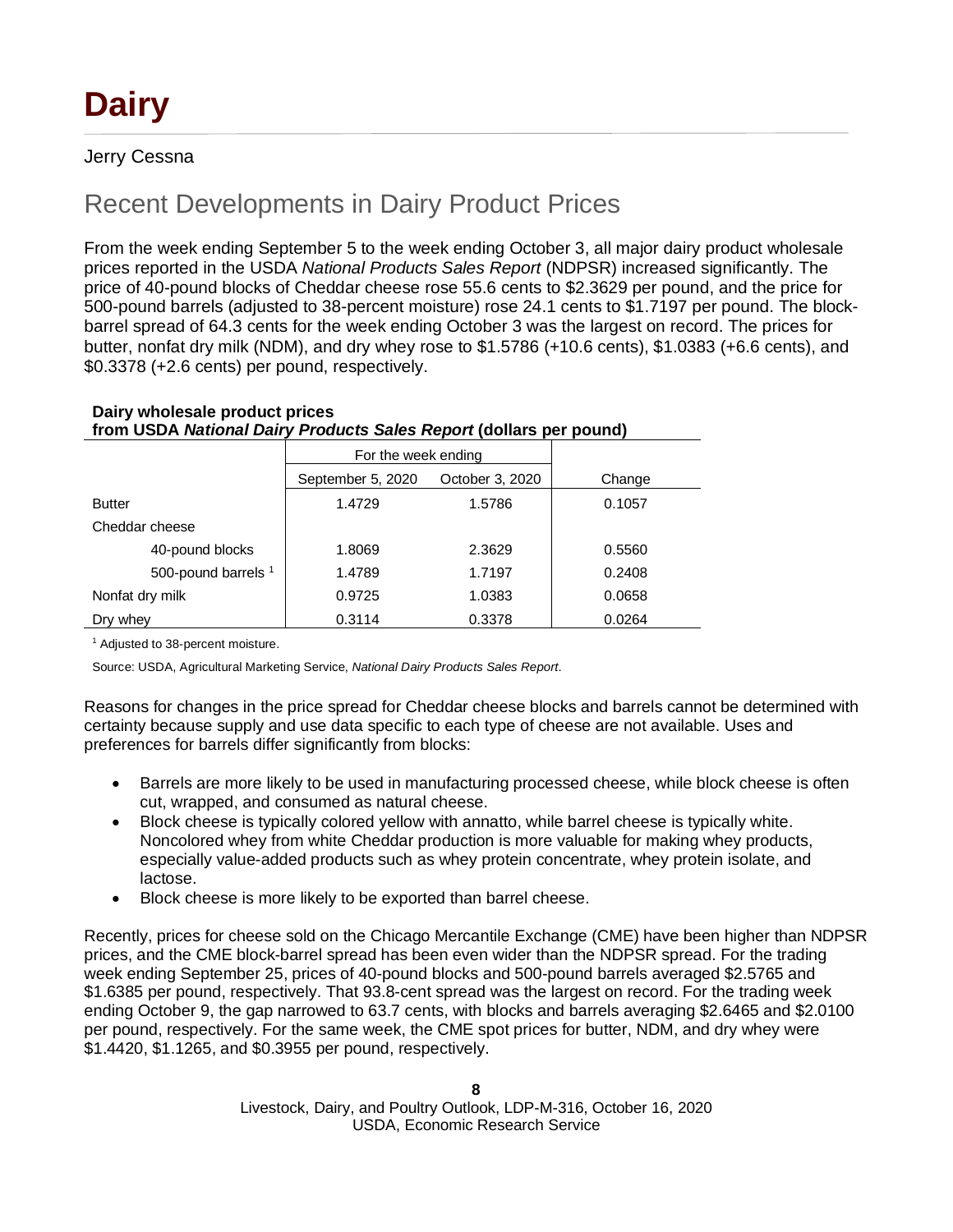

#### **Wholesale Cheddar cheese spot prices, Chicago Mercantile Exchange, weekly prices for 2020**

Source: Chicago Mercantile Exchange prices as reported in USDA *Dairy Market News*.

U.S. dairy product prices for NDM and dry whey have been competitive in foreign markets. For the 2 weeks ending October 9, USDA *Dairy Market News* reported that skim milk powder (SMP) export prices for Oceania and Western Europe were \$1.38 and \$1.18 per pound, respectively.[1](#page-29-0) The Western Europe export price for dry whey was \$0.43 per pound. There has been a wide difference between Oceania and Western Europe butter export prices, at \$1.58 and \$1.85 per pound, respectively, for the 2 weeks ending October 9. The rise in U.S. cheese prices has likely made U.S. cheese less competitive in foreign markets; the Oceania export price for Cheddar cheese for the same 2 weeks was \$1.71 per pound.

While dairy product price data are available for September and early October, supply and use data for this period are not yet available. There are several possible reasons why dairy product prices have risen in recent weeks:

- Prices usually increase for butter and cheese in the early fall due to the shift in demand as buyers prepare for the holiday season.
- On September 17, Secretary of Agriculture Sonny Perdue announced that USDA had approved up to \$1 billion in contracts for the USDA Farmers to Families Food Box Program. Deliveries will be made through October 31. This is the third round of the program. More than 100 million food boxes, including boxes with a variety of dairy products, have been distributed through the program. For more information, see the USDA Farmers to Families Food Box Program web page.
- Improving economic conditions have likely contributed to price strength of dairy products. The U.S. Bureau of Labor Statistics announced that the unemployment rate declined to 7.9 percent in September. It has fallen each month since April, when the rate spiked upward to 14.7 percent due to the pandemic. The Conference Board Consumer Confidence Index increased to 101.8 in September, up from 86.3 in August.
- Export demand has been robust in recent months. *Dairy Market News* reports that export demand for dry skim milk products and dry whey has been healthy recently.

<sup>1</sup> The source for Oceania and Western Europe export prices is USDA *Dairy Market News*. Prices listed in this report are at the midpoints of the ranges.

Livestock, Dairy, and Poultry Outlook, LDP-M-316, October 16, 2020 USDA, Economic Research Service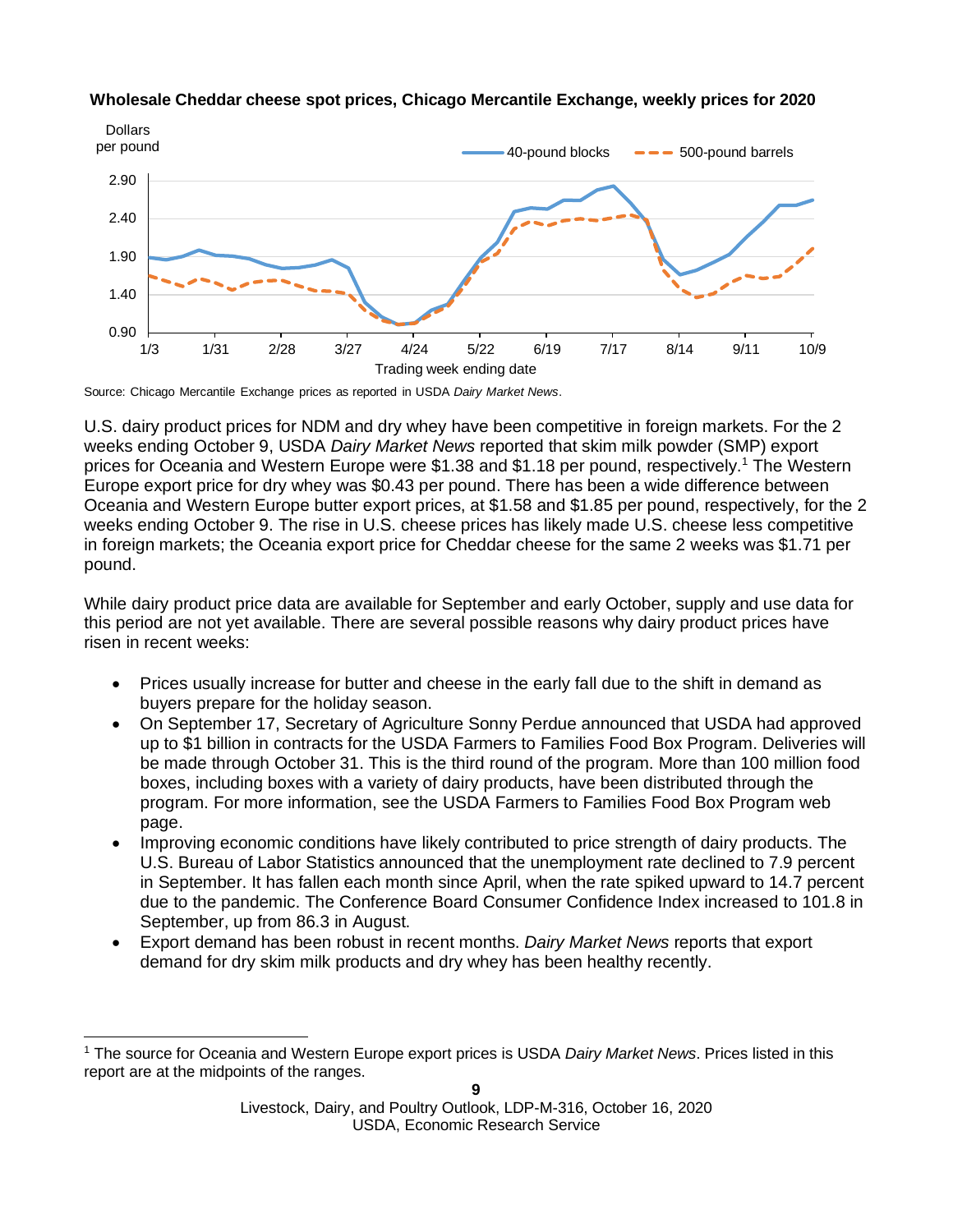• Foodservice orders have found support as restrictions have eased for establishments in some States. However, *Dairy Market News* reports that strength in foodservice orders appears to vary considerably by product and region.

### Discussion of Recent Dairy Supply and Use Data

USDA National Agricultural Statistics Service (NASS) reported that U.S. milk production totaled 18.600 billion pounds in August, up 1.8 percent from August 2019. Milk per cow averaged 1,987 pounds, 27 pounds above August 2019. Milk cows numbered 9.360 million head, 42,000 head more than August 2019 but unchanged from July 2020. The milk-feed ratio was 2.50 in August, down from 2.69 in July but higher than 2.26 in August 2019.

Dairy exports on a milk-fat milk-equivalent basis totaled 792 million pounds in August, 26 million lower than July but 13 million higher than August 2019. On a skim-solids milk-equivalent basis, August exports totaled 4.039 billion pounds, 129 million lower than July but 649 million higher than August 2019. Notably, exports of cheese totaled 68.4 million pounds in August, 3.8 million more than July and 9.8 million higher than August [2](#page-9-0)019. From July to August, exports of butterfat products<sup>2</sup> declined to 4.3 million (-1.4 million). Lactose exports declined to 64.3 million pounds (-7.4 million).



#### **U.S. cheese exports**

U.S. dairy imports on a milk-fat basis were 573 million pounds in August, 54 million lower than July and 61 million lower than August 2019. On a skim-solids basis, August imports totaled 409 million pounds, 117 million lower than July and 38 million lower than August 2019.

Ending stocks were relatively high at the end of August. On a milk-fat basis, they totaled 18.959 billion pounds, 1.324 billion higher than August 2019. August ending stocks on a skim-solids basis totaled 11.141 billion pounds, 253 million more than August 2019. Notably, butter stocks at the end of August totaled 371.7 million pounds, 67.4 million higher than August 2019. Butter ending stocks rose counterseasonally by 0.3 million pounds from July to August. The last July-to-August increase for butter ending stocks was in 1990. For the 3 months from June to August, domestic use was up 1.6 percent on a milkfat basis but down 2.7 percent on a skim-solids basis.

<span id="page-9-0"></span><sup>&</sup>lt;sup>2</sup> Butterfat products include butter, anhydrous milk fat, butteroil, and high-fat dairy spreads.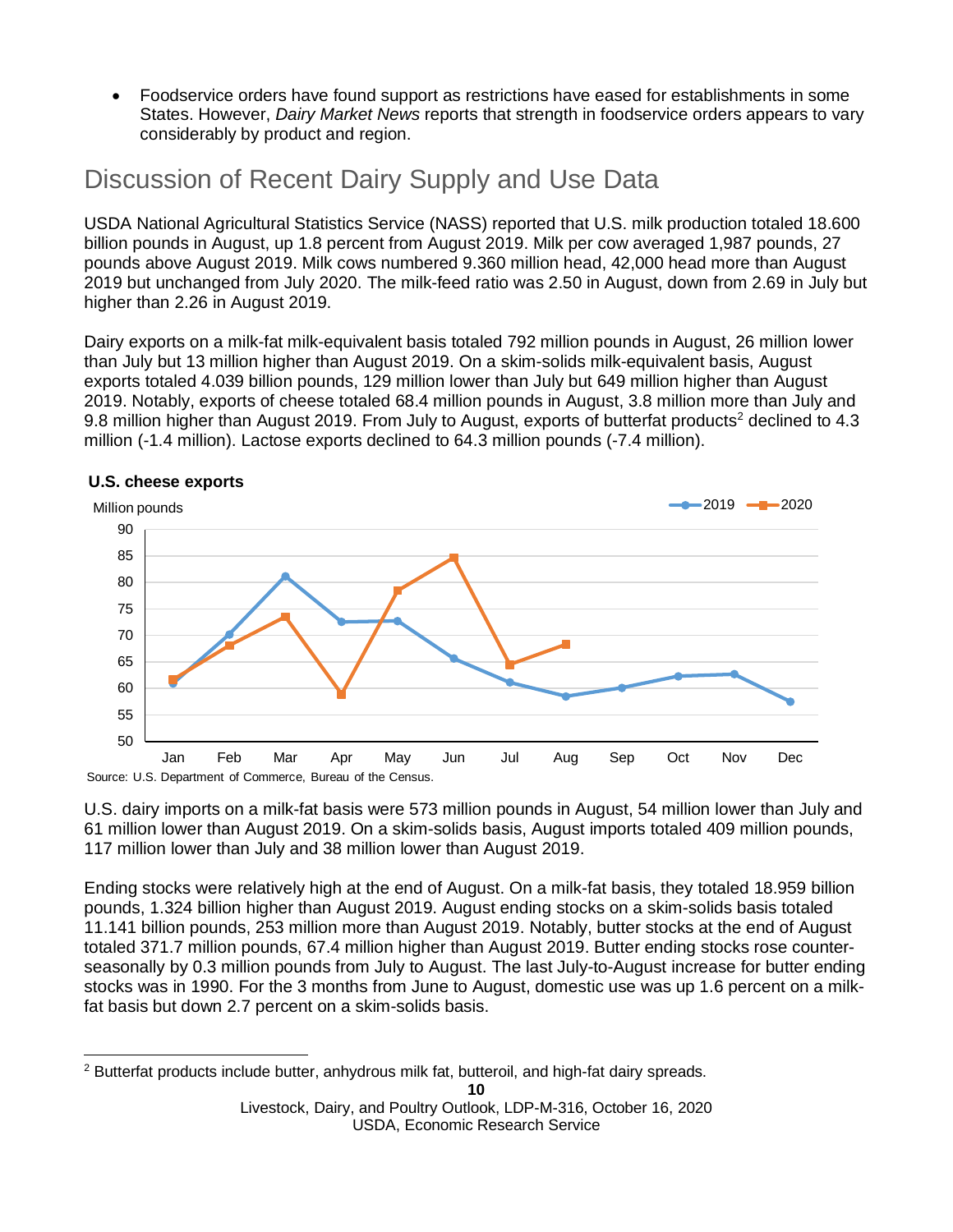#### **Butter ending stocks in cold storage**



### Outlook for Feed Prices

The corn price estimate for the 2019/20 marketing year is \$3.56 per bushel, and the 2020/21 forecast is \$3.60 per bushel, 10 cents higher than last month's forecast. The soybean meal price estimate for the 2019/20 marketing year is \$299.50 per short ton; the 2020/21 forecast is \$335 per short ton, \$20 higher than the last forecast. The alfalfa hay price in August was \$172 per short ton, \$2 lower than July and \$7 lower than August 2019. The 5-State weighted-average price for premium alfalfa hay in August was \$192 per short ton, unchanged from July but \$16 lower than August 2019. For more information, see *Feed Outlook,* published by USDA, Economic Research Service.

### Dairy Forecasts for 2020

Based on recent milk production data, milk cows for the third quarter of 2020 are expected to number 5,000 more than last month's forecast. For the year, the rounded forecast for the average number of milk cows is 9.365 million head, unchanged from last month's forecast. The milk per cow forecast for 2020 has been raised by 25 pounds to 23,735 pounds per head. The milk production forecast is 222.3 billion pounds, 0.3 billion higher than last month's forecast.

The forecast for exports on a milk-fat basis for 2020 has been lowered 0.1 billion pounds to 9.3 billion pounds due to lower expected shipments of butterfat products. On a skim-solids basis, the export forecast has been lowered by 0.1 billion pounds to 47.1 billion pounds, due to lower expected exports of dry whey and lactose. Import forecasts for 2020 are unchanged at 6.9 billion pounds on a milk-fat basis and 5.7 billion pounds on a skim-solids basis.

The forecast for 2020 ending stocks on a milk-fat basis has been raised by 0.8 billion pounds to 14.0 billion pounds. On a skim-solids basis, the forecast for ending stocks is 10.5 billion pounds, 0.3 billion higher than last month's forecast. The forecast for 2020 domestic use on a milk-fat basis is 218.2 billion pounds, 0.5 billion lower than last month's forecast. On a skim-solids basis, the forecast for domestic use is 179.5 billion pounds, 0.2 billion higher than the previous forecast.

Based on recent price strength, price forecasts for Cheddar cheese and nonfat dry milk for 2020 have been raised to \$1.910 per pound (+7.5 cents) and \$1.035 per pound (+1.0 cent), respectively. The dry

> **11** Livestock, Dairy, and Poultry Outlook, LDP-M-316, October 16, 2020 USDA, Economic Research Service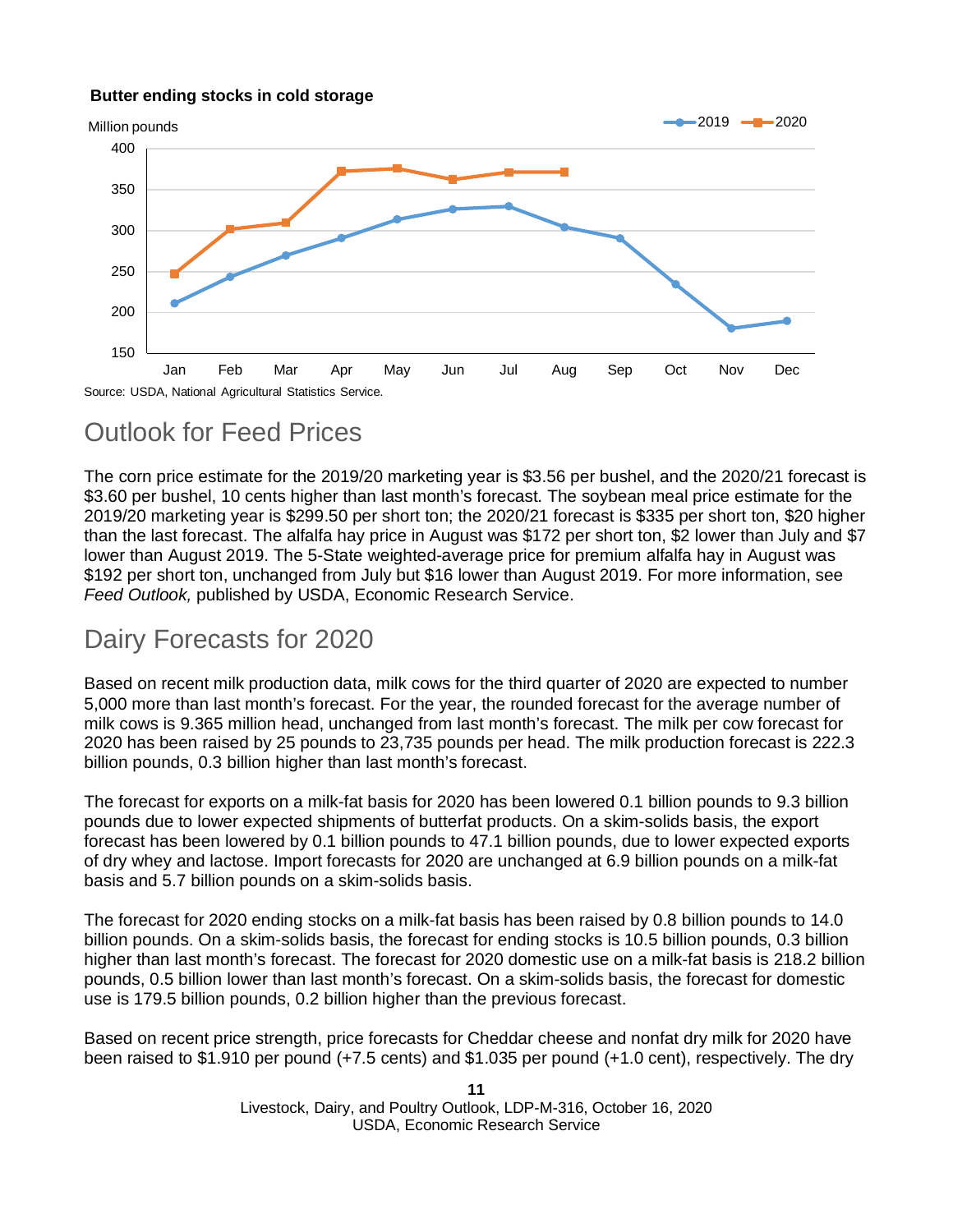whey price forecast has been raised by 1.0 cent for the fourth quarter, but the rounded forecast for the year remains unchanged at \$0.350 per pound. The forecast for the butter price has been lowered for the fourth quarter due to recent declines in CME prices and high stock levels. For the year, the butter price forecast is \$1.595 per pound, 0.5 cents lower than last month's forecast.

With the higher Cheddar cheese price forecast, the 2020 forecast for the Class III milk price has been raised to \$18.00 per hundredweight (cwt), \$0.75 higher than last month's forecast. With the higher NDM price forecast more than offsetting the lower butter price forecast, the Class IV milk price forecast has been raised by \$0.10 to \$13.50 per cwt. The all-milk price forecast for 2020 is \$18.00 per cwt, an increase from last month's forecast of \$17.75 per cwt.

## Dairy Forecasts for 2021

Based on recent milk production data and higher expected milk prices, the milk production forecast has been raised. However, growth is expected to be muted due to higher expected feed costs. The forecast for milk per cow in 2021 has been raised by 10 pounds to 24,070 pounds per head. The forecast for 2020 average milk cow numbers is unchanged at 9.370 million head. The milk production forecast for 2021 is 225.5 billion pounds, 0.1 billion higher than last month's forecast.

The forecast for 2021 exports on a milk-fat basis has been lowered to 9.5 billion pounds, 0.1 billion less than last month's forecast, due to lower expected exports of butterfat products. The forecast for exports on a skim-solids basis has been raised by to 47.8 billion pounds, up 0.6 billion, due to higher expected exports of dry skim milk products and whey products. Forecasts for 2021 imports are unchanged from last month's forecast, at 6.7 billion pounds on a milk-fat basis and 5.7 billion pounds on a skim-solids basis.

The forecast for 2021 domestic use on a milk-fat basis is 221.9 billion pounds, 0.3 billion higher than last month's forecast. On a skim-solids basis, the forecast for domestic use is 182.7 billion pounds, 0.2 billion lower than the previous forecast. The ending stock forecast for 2021 has been raised to 13.8 billion pounds on a milk-fat basis, 0.7 billion higher than last month's forecast. On a skim-solids basis, the ending stock forecast has been raised to 10.2 billion pounds, 0.1 billion higher than the previous forecast.

Based on recent price movements and improving economic conditions, price forecasts for 2021 have been raised for Cheddar cheese, dry whey, butter, and NDM to \$1.80 (+9.5 cents), \$0.360 (+1.0 cents), \$1.705 (+3.0 cents), and \$1.050 (+4.0 cents) per pound, respectively. With the higher dairy product prices, Class III and IV milk price forecasts have been raised to \$17.00 (+\$1.00) and \$14.10 (+0.50) per cwt, respectively. The all-milk price forecast for 2021 has been raised to \$17.60 per cwt, \$0.60 higher than last month's forecast.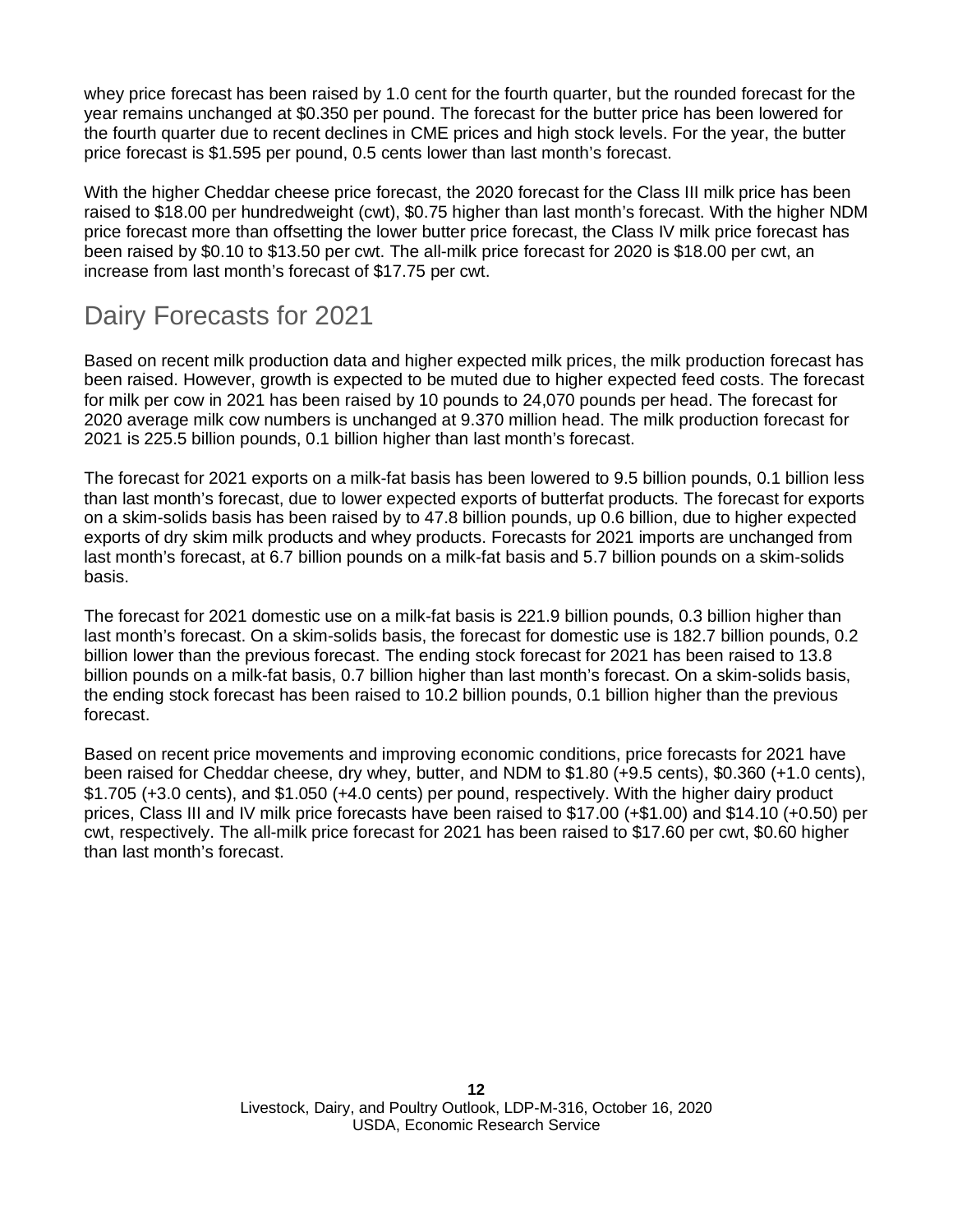# **Pork/Hogs**

### Mildred Haley

### September *Quarterly Hogs and Pigs* Report Suggests Cautious Producer Response to Volatile Market Environment

The *Quarterly Hogs and Pigs* report published by USDA on September 24 provides additional information on the U.S. hog production sector's navigation of the 2020 market environment, which has been characterized thus far by low producer returns<sup>[3](#page-12-0)</sup> and the April-June COVID-19-related processing sector slowdowns.[4](#page-12-1) September 1 producer responses detailed in the report suggest that the sector is responding cautiously to adverse market conditions. The breeding inventory continued to trend downward on a year-over-year basis, the summer pig crop and its accompanying litter rate were both year-over-year lower, and producers indicated intentions to farrow fewer sows through first quarter 2021. Moreover, both of the heavyweight hog categories—120-179 pounds and 180-pounds-andover—suggest that the April-June processing sector slowdowns have left a mark. These categories—at 106 and 110 percent of a year earlier, respectively—exceeded industry analysts' expectations and suggest that the processing sector continues to work through hogs backed-up in Corn Belt and East Coast States.

The report indicated that the September 1 breeding inventory, at 6.3 million head, was 1.5 percent lower than a year earlier. This decline follows a similar reduction in June of 1.3 percent. These reductions are notable because they are consecutive and because the inventory had not declined at all since a slight dip—-0.03 percent—in March 2016. Reductions in the 2020 breeding inventory are somewhat consistent with weekly USDA Agricultural Marketing Service data showing elevated sow and boar slaughter numbers. Through September 26 (week 39 in the figure below), weekly sow and boar slaughter, net of Canadian imports, has averaged 10.8 percent higher than the same period a year ago.

<span id="page-12-0"></span><sup>&</sup>lt;sup>3</sup> "Estimated Returns to Farrow to Finish Iowa," published monthly by Iowa State University Extension and Outreach, shows monthly returns to hog producers, averaged since October 2019, of -\$7.28 per head.

<span id="page-12-1"></span><sup>4</sup> USDA, Agricultural Marketing Service daily plant level capacity utilization data shows the following average U.S. pork processing industry capacity utilization rates: April 78.3 percent, May 72 percent, June 90.3 percent, July 94.7 percent, August 95.2 percent, September 96.2 percent.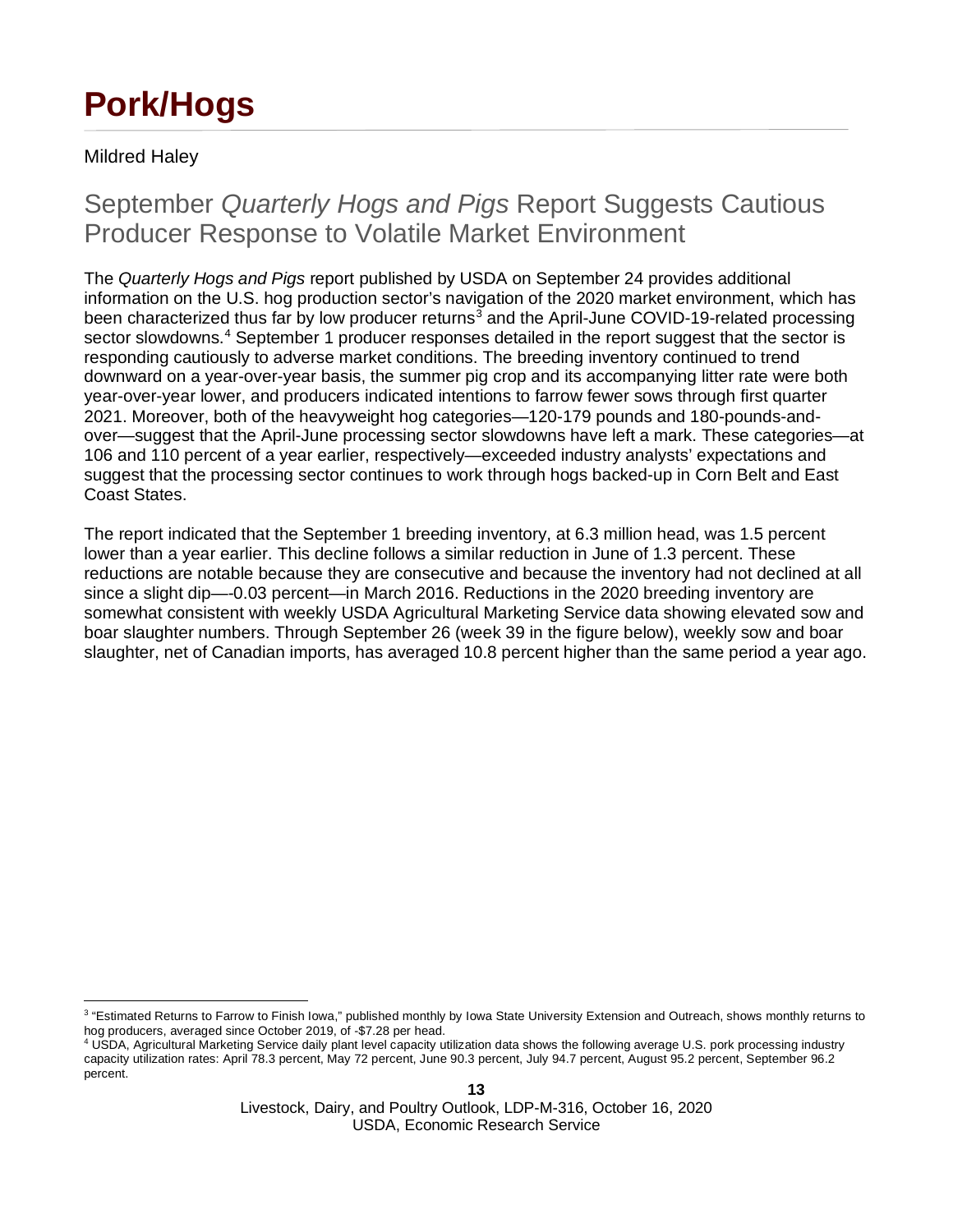#### **Weekly net\* federally inspected (FI) sow and boar slaughter**



\*U.S. imports of Canadian swine are subtracted from weekly FI slaughter data. Source: USDA, Economic Research Service transformations of USDA, Agricultural Marketing Service data.

While low producer returns and COVID-19-related market turbulence are among the likely factors influencing breeding herd reduction, there is anecdotal evidence that some of the slaughter numbers are attributable to sow depopulation due to disease—not economic factors--and that some of the elevated spring sow and boar slaughter numbers likely included heavy market hogs not able to be slaughtered at temporarily shut-down processing plants.

The report indicated that about 3.2 million sows farrowed during the summer June-August quarter, 2.9 percent below the same quarter in 2019; this was the first time since the December-February 2017 quarter fell 0.42 percent below a year earlier that farrowings declined year over year. Since animals farrowing in the summer quarter were impregnated between mid-February and mid-March, uncertainty surrounding the pandemic—the extent and duration of lockdowns and risk of processing plant workforce infection in addition to low producer returns—may have influenced farrowing numbers downward.

Hog producers' caution about the future appears to extend beyond this year. The September report indicates that producers intend to farrow fewer sows in both the fall (September-November) and the winter (December-February) quarters. Second farrowing intentions for the fall quarter were reported at 3.1 million sows, down 4.5 percent from a year earlier, but 28 thousand sows higher than the first producer intentions number in the June report. First intentions for the winter quarter, December 2020- February 2021, were reported at 3.1 million sows, down 1 percent. If these fall and winter intentions are realized, when combined with the June-August 2020 farrowings they would be the first period of three consecutive year-over-year farrowing declines since June 2012-December 2013, when farrowing numbers declined over the previous year for seven consecutive quarters.

The calculated litter rate for the June-August pig crop was 11.04 pigs per litter, a decline of 0.63 percent from a year earlier. This year-over-year lower rate was the first decline since June 2014 when pigs per litter fell 1.65 percent due to porcine epidemic diarrhea infection of the U.S. swine herd. The reduction in the June-August litter rates are likely attributable to the extreme turbulence that accompanied work slowdowns in the processing pork industry, and the hog backlogs that resulted. Although processing capacity utilization had begun to rebound in June, market uncertainty probably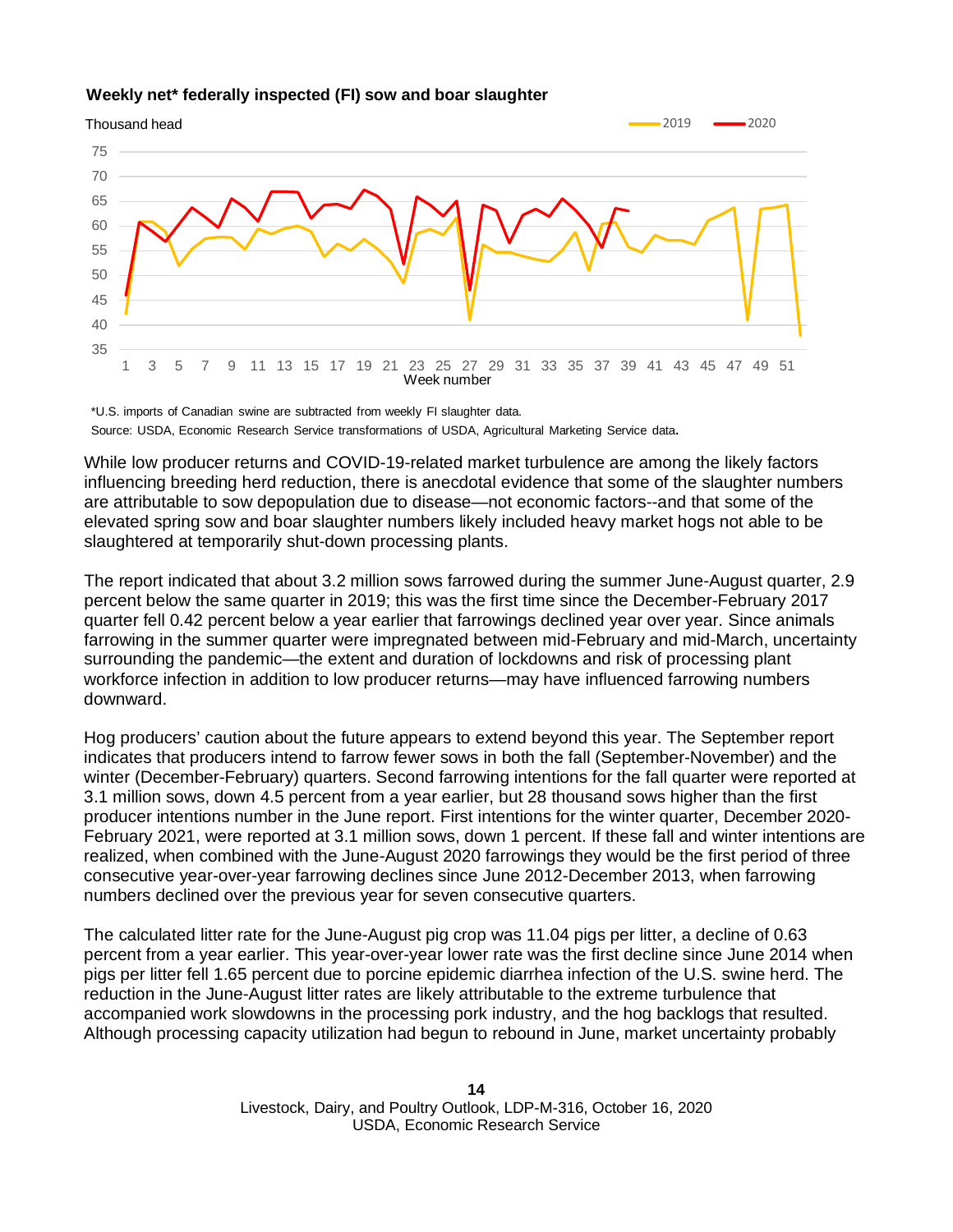caused some producers to curb efforts to increase survival rates of weak, unweaned pigs, or in some cases, to resort to more active measures to reduce litter size.



#### **June-August litter rates, 2000-2020**

Source: USDA, National Agricultural Statistics Service.

### Heavyweight Categories Show Hog Higher Numbers Above Recent Averages

The heavyweight categories in the September report—120-179 pounds and 180 pounds and over indicated animal numbers at 106 percent and 110 percent of a year ago, respectively. For the 4-year period 2016-2019 these two weight categories both averaged 104 percent of a year earlier. The higherthan-average animal numbers in heavyweight hog categories on September 1 this year suggest that hog producers and pork processors continue to work their way through the marketing dislocations that emerged during the April-June period.

The heavyweight categories in the September 1 estimates are generally processed in the last 4 months or so of the year. Typically, widening processor margins, driven by falling hog prices from larger seasonal supplies of hogs, accelerate slaughter numbers in the fall. This year, however, September processing margins appear to have moved counter-seasonally due to hog prices that increased throughout the month. For the week ending September 4, the live equivalent 51-52 percent lean price of hogs averaged \$41.68 per cwt. By the end of the month, the price had increased almost 33 percent to \$55.31 per cwt. For comparison, last year for the same period prices fell 9.4 percent. This year, while the wholesale value of the pork carcass increased almost 22 percent over the same 5 week period, the processor spread decreased more than 9 percent, after accounting for higher hog prices. Last year, the spread widened more than 11 percent between the week ending September 6 and the week ending October 4, as hog prices fell more than 9 percent and the cutout increased more than 2 percent.

Despite larger hog numbers in the 180-pound-and-over category of the September report and yearover-year-higher September hog prices, estimated federally inspected hog slaughter numbers of 10.96 million head were about 1.4 percent below a year ago, after correcting for inter-year slaughter-day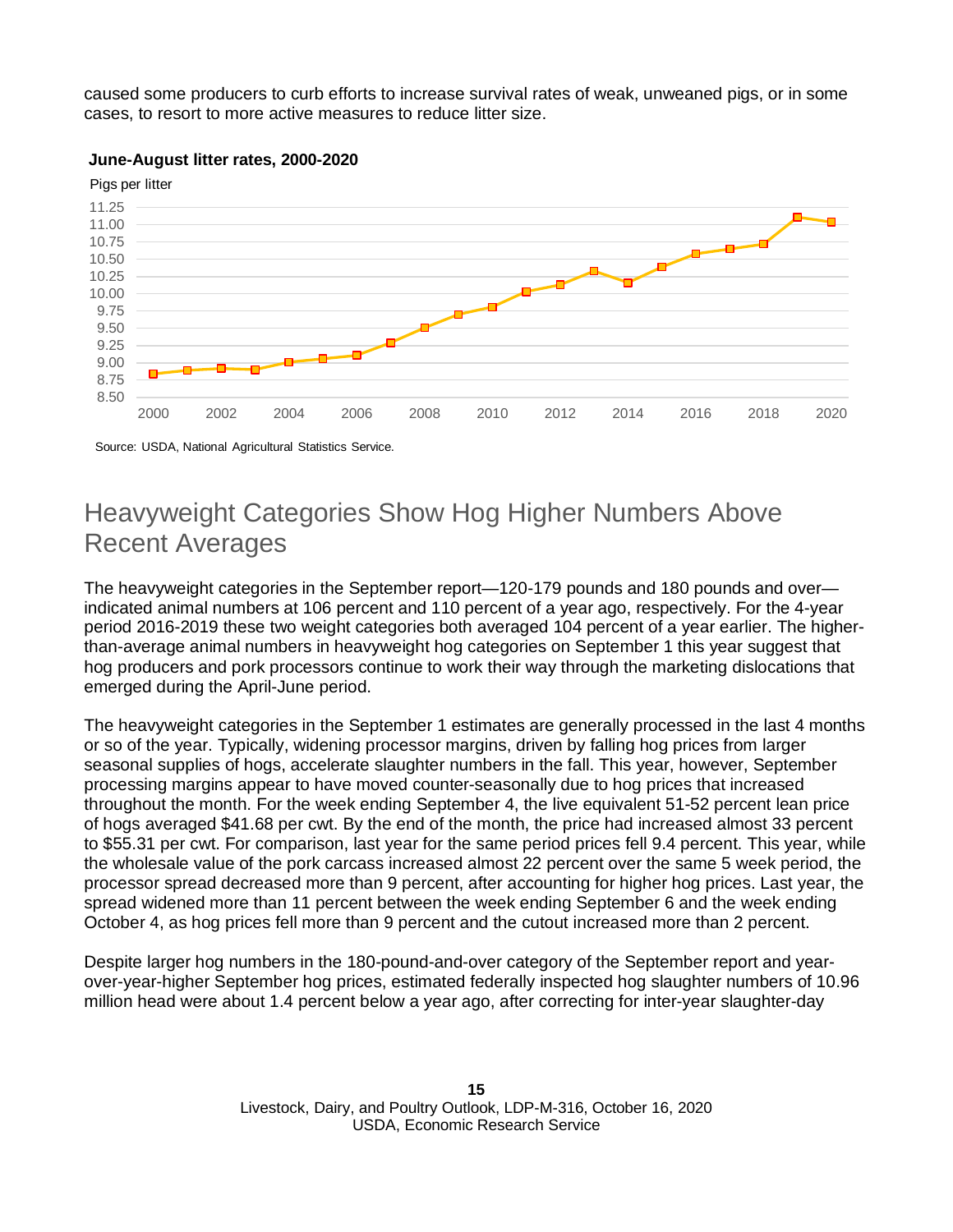differences. The September daily slaughter weights data<sup>[5](#page-15-0)</sup> suggest that the hogs that producers did sell between weeks 36 and 40 were sold at weights averaging almost 3 pounds below a year earlier.



#### **Average weekly dressed hog weights**

Factors that could have contributed to lower hog weights in September include ration changes to slow hog weight gain adopted during the spring processing industry slowdowns; absence of ractopamine in hog rations; above-average late-summer temperatures in Corn belt-States; inclusion of end-of-season corn in rations; and overstocking on finishing floors. All of these factors could have complicated producers' efforts to accelerate hog weight gain as hog prices began to increase in September.

Part of the September paradox of reported large hog numbers, low average dressed weights, and narrowing processor margins might be explained by an increase in demand for light hams, which must by pulled from lighter weight hogs. This increase is apparent in weekly USDA Agricultural Marketing Service volume and price data for September. The data show that total pounds of light hams (17-20 pound trimmed selected hams) sold in September 2020—1.2 million pounds—was more than five times greater than in the same period in September 2019. While the average value of light hams sold in September 2020—\$63.20 per cwt—was slightly less than 1 percent below a year ago, it is notable that the end-of-September 2020 ham value, \$72.92 per cwt, was more than 49 percent greater than the end-of-September 2019 value. Demand for light hams at this time of year derives largely from domestic customers anticipating the holiday season and likely also from some export demand. These September data suggest there was increased processor demand for light hogs, which helps to explain lighter dressed weights in hogs slaughtered in September.

Source: USDA, Agricultural Marketing Service, National Daily Direct Hog Prior Day Report- Slaughtered Swine, LM\_HG201.

<span id="page-15-0"></span><sup>5</sup> USDA, Agricultural Marketing Service, National Daily Direct Hog Prior Day Report-Slaughtered Swine, (LM\_HG201).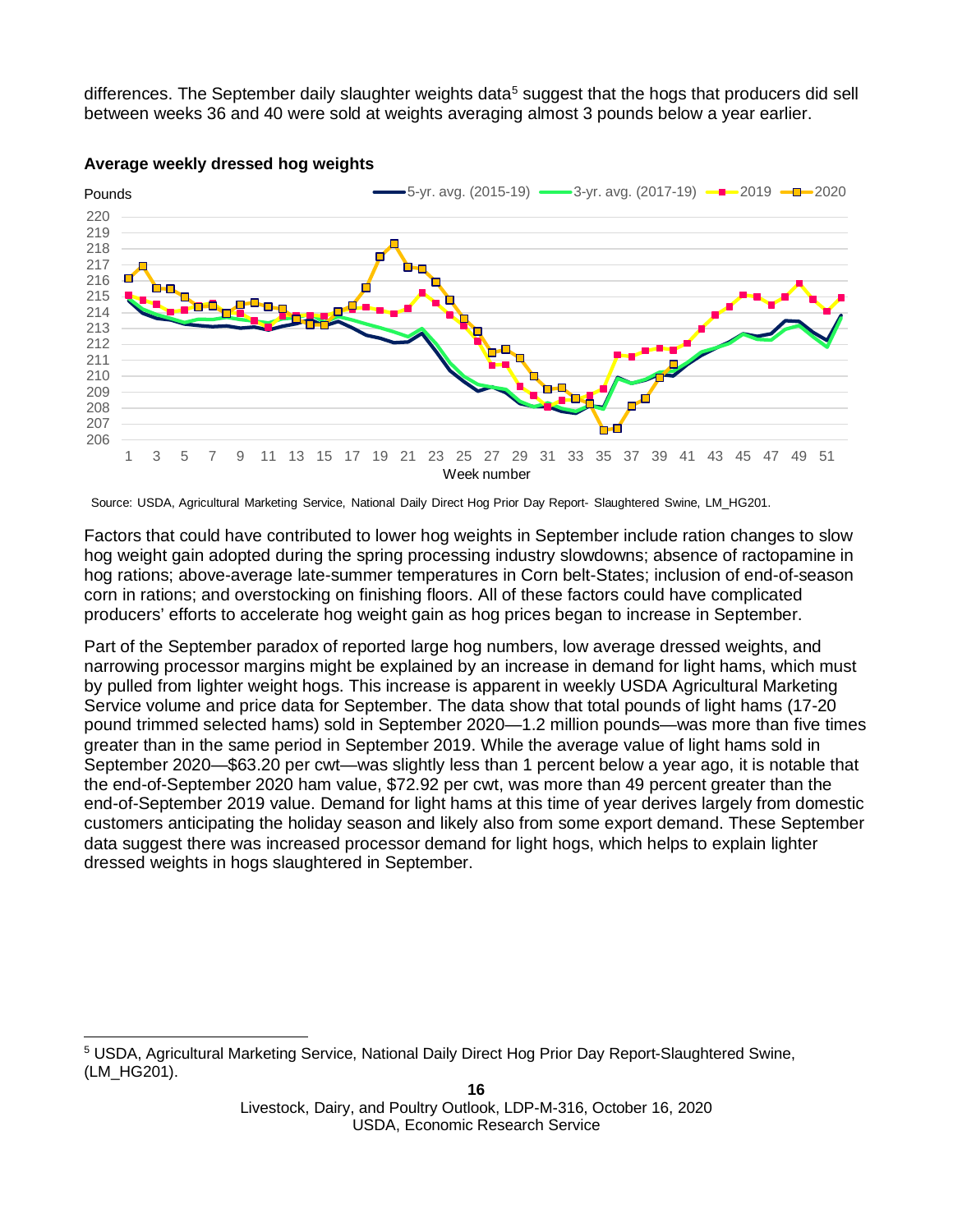#### **Weekly Price and Volume Sold, Light Hams, September 2019 and 2020**

|                                                                                           | 17-20# Trimmed Selected Ham |                    |  |  |  |
|-------------------------------------------------------------------------------------------|-----------------------------|--------------------|--|--|--|
|                                                                                           | Pounds sold                 | Value (\$ per cwt) |  |  |  |
|                                                                                           |                             |                    |  |  |  |
| Week ending                                                                               |                             |                    |  |  |  |
|                                                                                           |                             |                    |  |  |  |
| August 30, 2019                                                                           | 91,699                      | 61.47              |  |  |  |
| September 6, 2019                                                                         | 31,847                      | 62.6               |  |  |  |
| September 13, 2019                                                                        | 12,292                      | 63.45              |  |  |  |
| September 20, 2019                                                                        | 53,958                      | 63.85              |  |  |  |
| September 27, 2019                                                                        | 26,018                      | 66.49              |  |  |  |
| September 4, 2020                                                                         | 230,238                     | 48.93              |  |  |  |
| September 11, 2020                                                                        | 297.501                     | 56.05              |  |  |  |
| September 18, 2020                                                                        | 147,000                     | 65.82              |  |  |  |
| September 25, 2020                                                                        | 247,517                     | 72.25              |  |  |  |
| October 2, 2020                                                                           | 272.958                     | 72.92              |  |  |  |
| Ostussa HODA. Aasta ilmaa Maskattsa Osaitaa Mattaas Martiki Maaattata J. Daske TOD Dlaat. |                             |                    |  |  |  |

Source: USDA, Agricultural Marketing Service, National Weekly Negotiated Pork Report-FOB Plant.

Increased demand for light-weight hogs may have contributed to lower average September dressed weights. But below-year-ago slaughter numbers in September more likely reflect processing constraints—narrowed processor margins and restricted capacity utilization of processing plants—and slowed hog marketings, as producers experienced difficulties in bringing hogs up to slaughter weights. In addition, some producer may have perhaps been reluctant to forego higher returns by marketing underweight hogs, with perceptions of cooler weather and new-season corn just around the corner. It is notable that while most of the factors that may still impede hog weight gain are likely short term in nature, COVID-19-related constraints on the processing sector appear to be more open-ended. Processor efforts to manage continued virus-related labor shortages, and in-plant restrictions to inhibit further virus infections, are likely to raise processor costs and restrict the industry from full capacity utilization into 2021.

### Despite Market Turmoil, 2020 Pork Production Likely To Exceed Last Year's Production

Pork production in the fourth quarter this year is expected to be almost 7.4 billion pounds, about 2 percent below production in 2019. Lower expected fourth-quarter production is largely due to continuing constrained packer capacity utilization. Workforce absences and in-plant social distancing measures in place to inhibit virus infection are likely to hold the processing sector to below-full capacity utilization. Hog prices in the fourth quarter are expected to average \$51 per cwt, more than 18 percent above the same period a year ago. Higher fourth-quarter prices reflect, in part, a continuation of the level of demand that resulted in higher hog prices in September. Pork production in 2020 is anticipated to total 28.2 billion pounds, almost 2 percent more than production in 2019.

First-quarter 2021 pork production is expected to be about 7.2 billion pounds, more than 2 percent below a year earlier. Lower production is premised on a smaller summer pig crop and unusually large hog slaughter in the first quarter of 2020, as late in the quarter producers pulled hogs ahead for slaughter in anticipation of COVID-19-related market turbulence. First-quarter 2021 hog prices are expected to average \$47 per cwt, almost 11 percent greater than a year ago.

Second-quarter pork production is expected to be about 6.7 billion pounds, 6.8 percent greater than the second quarter of 2020, when pork production was reduced by virus-related processing industry

> **17** Livestock, Dairy, and Poultry Outlook, LDP-M-316, October 16, 2020 USDA, Economic Research Service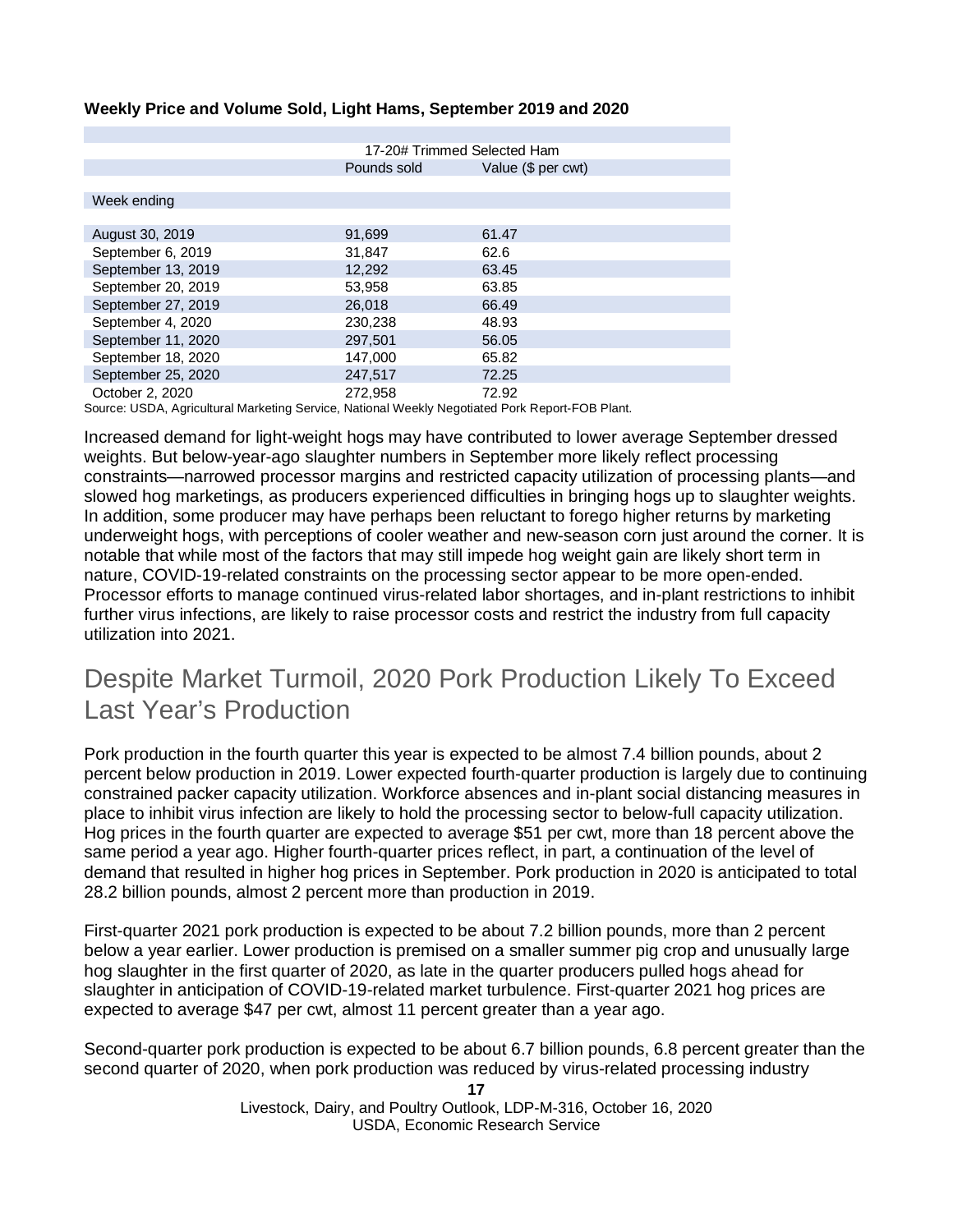slowdowns. Hog prices in the second quarter of next year are anticipated to average \$50 per cwt, more than 28 percent higher than a year earlier. In the third quarter of 2021, pork production is expected to be about 7.1 billion pounds, roughly the same as a year earlier, and prices of live equivalent 51-52 percent lean hogs are likely to average about \$48 per cwt, almost 19 percent above the third quarter of this year. Lower third-quarter production derives largely from first producer intentions of 1.5 percent fewer farrowings. Average dressed weights are likely to be somewhat lower next year, as weights in the first part of third-quarter 2020 reflected the impacts of a slower pace of slaughter. Altogether, pork production in 2021 is expected to total 28.5 billion pounds, about 1 percent greater than production in 2020.

### Increased Shipments to China Support August Exports

August pork exports were 527 million pounds, 4 percent above a year earlier. Exports were supported at year-over-year levels, due largely to increased shipments to China\Hong Kong, which at 117 million pounds, were 21 percent greater than August 2019. Exports to Mexico, at 125 million pounds, were 9 percent below a year ago. Lower shipments to Mexico are thought to be due to soft consumer demand from continued macroeconomic weakness. It is notable that Vietnam was the eighth-largest buyer of U.S. pork in August, at 14 million pounds. African Swine Fever was discovered in Vietnamese swine herds in February 2019 and has since spread to all 63 of the country's provinces. As of late 2019, the disease had killed approximately 5.9 million pigs, or about 22 percent of the total swine herd.<sup>6</sup> The 10 largest foreign destinations for U.S.-exported pork in August—which accounted for 92 percent of U.S. pork exports—are summarized below.

|                | Country         | Exports<br>August 2019<br>(Million pounds) | Exports<br>August 2020<br>(Million pounds) | Percent change<br>(2020/2019) | Export share<br>August 2019<br>Percent | <b>Export share</b><br>August 2020<br>Percent |
|----------------|-----------------|--------------------------------------------|--------------------------------------------|-------------------------------|----------------------------------------|-----------------------------------------------|
|                | World           | 509                                        | 527                                        | 4                             |                                        |                                               |
| 1              | Mexico          | 137                                        | 125                                        | - 9                           | 27                                     | 24                                            |
| $\overline{2}$ | China\Hong Kong | 97                                         | 117                                        | 21                            | 19                                     | 22                                            |
| 3              | Japan           | 88                                         | 93                                         | 6                             | 17                                     | 18                                            |
| 4              | Canada          | 43                                         | 52                                         | 19                            | 9                                      | 10                                            |
| 5              | South Korea     | 42                                         | 28                                         | $-34$                         | 8                                      | 5                                             |
| 6              | Australia       | 18                                         | 18                                         | $-2$                          | 4                                      | 3                                             |
| 7              | Philippines     | 12                                         | 14                                         | 17                            | $\mathcal{P}$                          | 3                                             |
| 8              | Vietnam         | 1                                          | 14                                         | 976                           | 0                                      | 3                                             |
| 9              | Colombia        | 17                                         | 13                                         | $-22$                         | 3                                      | 2                                             |
| 10             | Honduras        | 8                                          | 10                                         | 36                            |                                        | 2                                             |

#### **U.S. pork exports: Volumes and export shares of the 10 largest foreign destinations, August 2019 and 2020**

Source: USDA, Economic Resource Service.

<span id="page-17-0"></span><sup>6</sup> USDA, Foreign Agricultural Service, "Vietnam African Swine Fever Update", December 6, 2019, Report number VM2019-0067, Hanoi, Vietnam.

Livestock, Dairy, and Poultry Outlook, LDP-M-316, October 16, 2020 USDA, Economic Research Service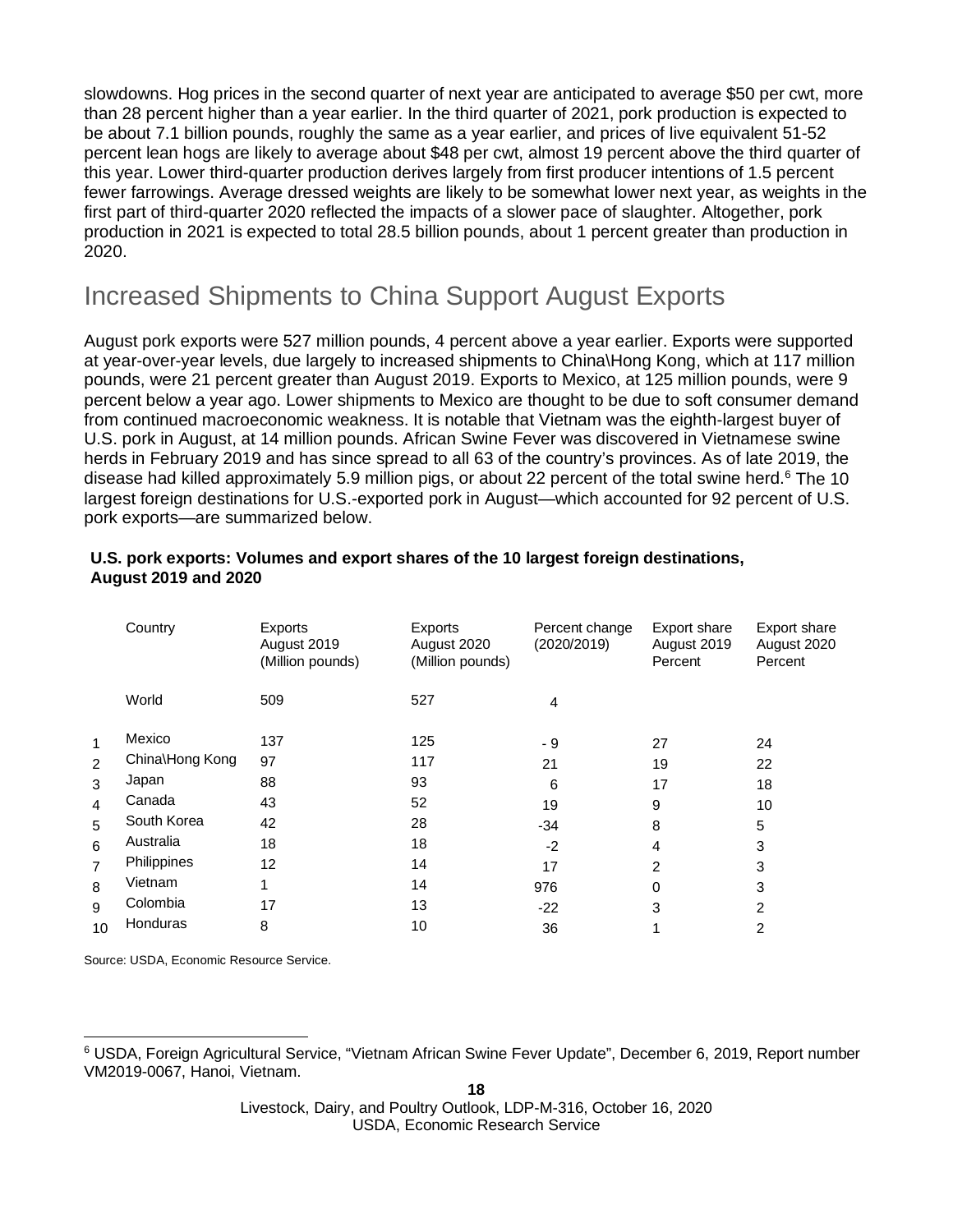Lower-than-expected exports in August prompted a 100 million pound reduction in the third-quarter export forecast to 1.65 billion pounds. Forecasts for the fourth-quarters of 2020 and 2021 are reduced as well, on expectations for continued weaker demand from China and soft consumer demand from recessionary macroeconomic conditions in major importing countries. Exports in the fourth quarter of 2020 are expected to be 1.90 billion pounds, more than 4 percent above a year earlier, for a full-year total of approximately 7.4 billion pounds, more than 16 percent higher than for 2019.

First-quarter exports in 2021 are expected to be 1.95 billion pounds, down 3.6 percent from a year earlier. Second- and third-quarter shipments are both forecast at 1.70 billion pounds, about 4 percent and 3 percent greater than exports in the second- and third-quarters of 2020, respectively. Revised 2021 forecasts point to total 2021 exports of 7.4 billion pounds, roughly equal to exports forecast for 2020.

The 2021 forecast implies that 25.8 percent of commercial pork production will be exported compared with 26.1 percent this year. Incorporating the new information from the September *Quarterly Hogs and Pigs* report with the revised export forecasts implies a 2021 pork retail weight per capita disappearance of 51.6 pounds compared with 51.3 pounds this year, an increase of 0.66 percent.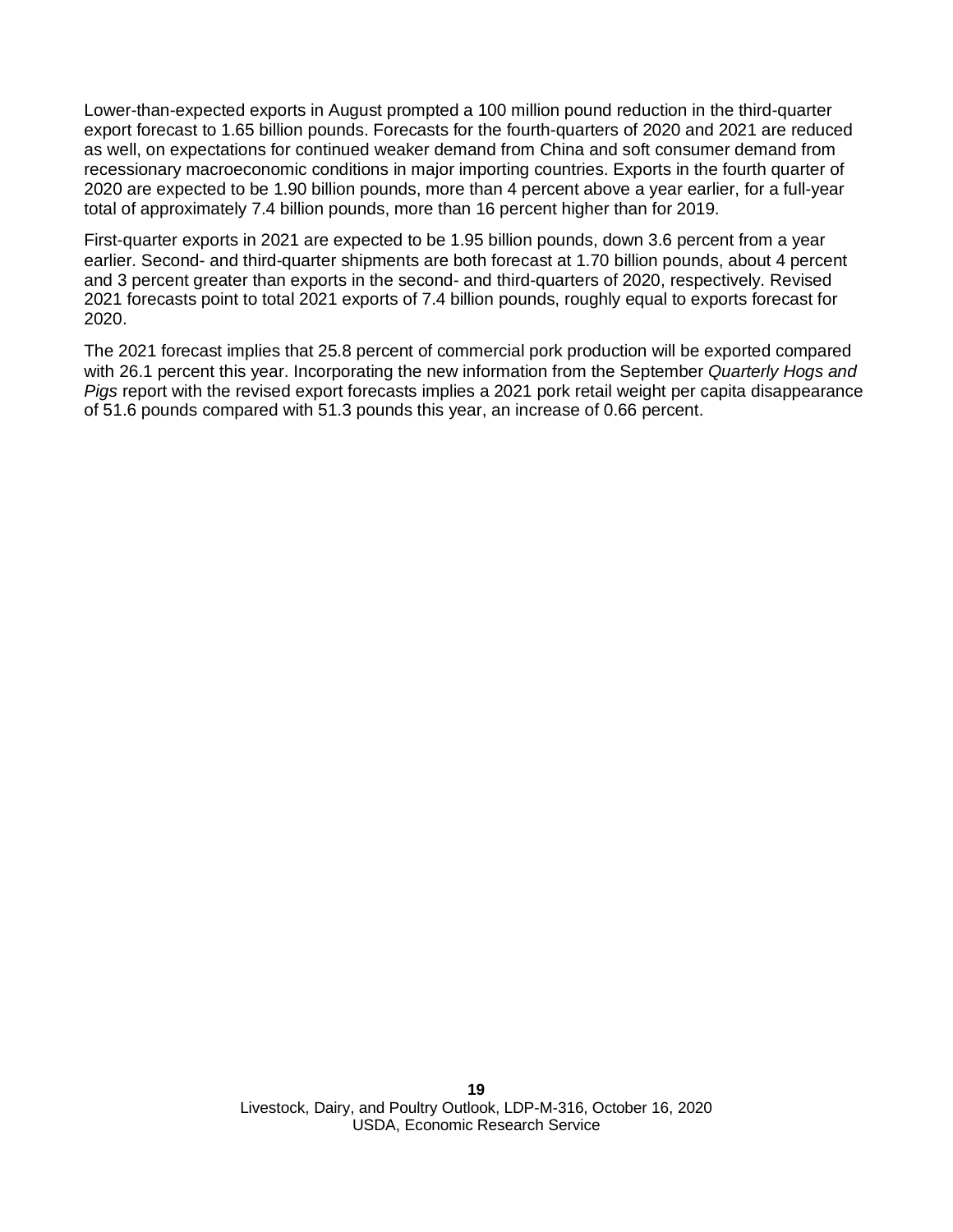# **Poultry**

### Kim Ha and Grace Grossen

### Broiler Production Forecast Increased Slightly

The August broiler production estimate came in higher than expected at 3.7 billion pounds, a year-overyear increase of 1.7 percent when adjusted for slaughter days. This increase was comprised of a 1.3 percent rise in average live bird weights and a 0.5 percent rise in slaughter (adjusted for slaughter days). After months of dealing with production disruptions stemming from COVID-19, including reduced slaughter capacity in April, backlogs driving up May and June bird weights, and fewer birds available for slaughter in June and July due to reduced egg sets in the weeks prior, August production data may signal the return—or the beginning of one—to more normal operations (see chart). Preliminary September slaughter data points to continued gains in bird weights relative to last year, while slaughter is expected to be down slightly. Based on higher-than-expected production in August, the third-quarter production forecast was increased to 11.275 billion pounds. Production in 2020 is forecast to be 44.602 billion pounds, an increase of about 2 percent over 2019 production. Reflecting the increase in 2020, the 2021 production forecast was increased to 45.060 billion pounds, 1 percent above the 2020 production forecast.



#### **Year-over-year percent change in broiler production indicators (2020/2019)**

Note \*Adjusted for slaughter days.

Source: USDA, Economic Research Service using data from USDA, National Agricultural Statistics Service.

## Broiler Export Forecast Increased

The estimate for August broiler exports was higher than expected at 615.8 million pounds, an increase of 2.2 percent year over year. This increase was driven by higher exports to China (+53 million pounds), South Africa (+12 million pounds), Taiwan (+11 million pounds), and Canada (+9 million pounds). Conversely, shipments were down year over year to Cuba (-28 million pounds), Angola (-18 million pounds), Georgia (-17 million pounds), Mexico (-15 million pounds), and Hong Kong (-10 million

> **20** Livestock, Dairy, and Poultry Outlook, LDP-M-316, October 16, 2020 USDA, Economic Research Service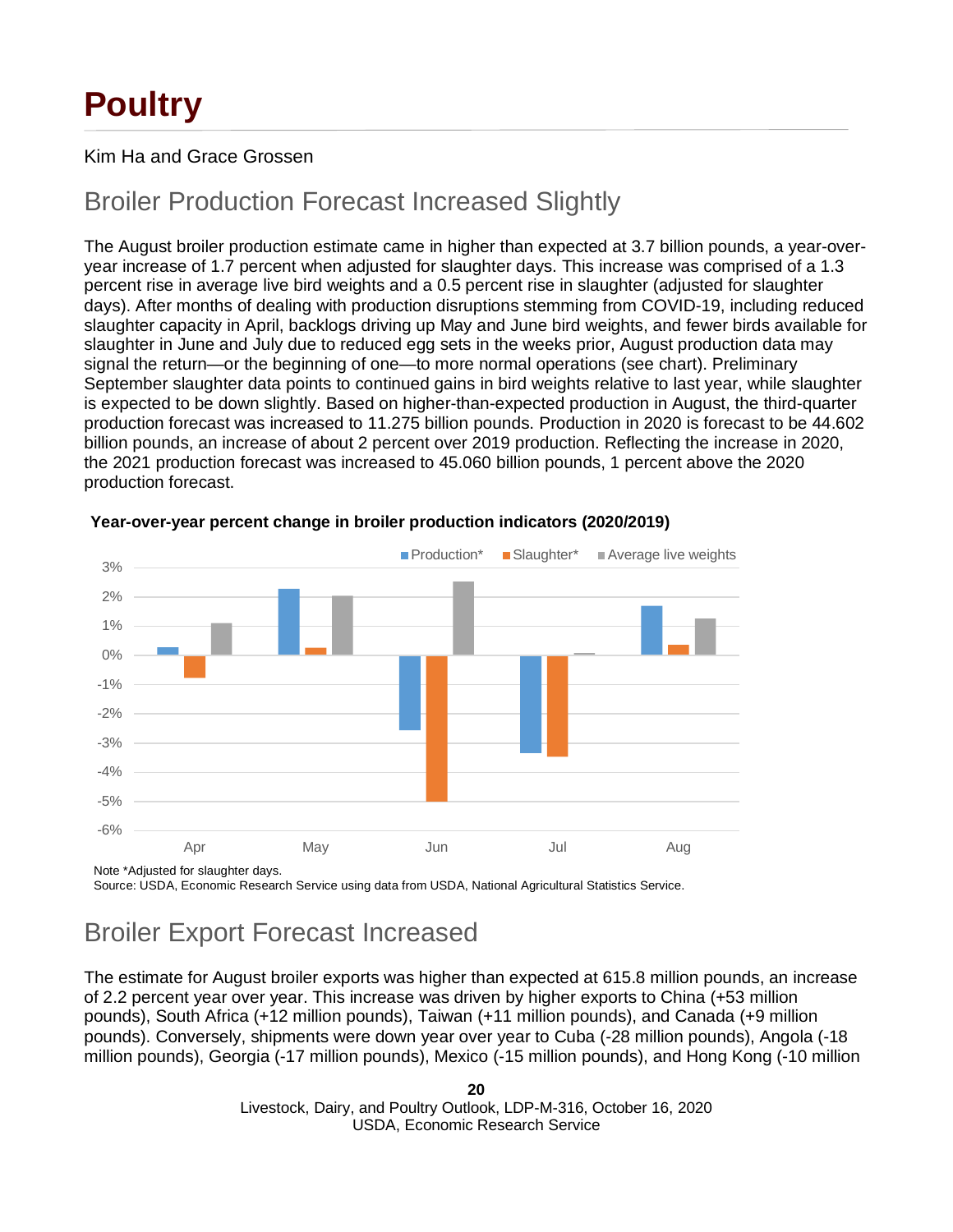pounds). Based on higher-than-expected demand, the third-quarter broiler export forecast was increased to 1.810 billion pounds. Export volumes are forecast to total 7.246 billion pounds in 2020, an increase of 2 percent relative to 2019. Based on expectations for improving global demand, the 2021 export forecast was increased to 7.260 billion pounds, a slight increase over the 2020 forecast.

|                                                                       | <b>Volume</b>  |                |                            | <b>Export share</b>   |                       |  |
|-----------------------------------------------------------------------|----------------|----------------|----------------------------|-----------------------|-----------------------|--|
| <b>Country</b>                                                        | August 2019    | August 2020    | <b>Change in</b><br>volume | <b>August</b><br>2019 | <b>August</b><br>2020 |  |
|                                                                       | Million pounds | Million pounds | Million pounds             | Percent               | Percent               |  |
| Top 10 largest foreign markets (per year-to-date 2020 export volumes) |                |                |                            |                       |                       |  |
| Mexico                                                                | 128            | 114            | $-15$                      | 21                    | 18                    |  |
| Taiwan                                                                | 24             | 36             | 11                         | $\overline{4}$        | 6                     |  |
| China                                                                 | 0              | 53             | 53                         | $\Omega$              | 9                     |  |
| Vietnam                                                               | 24             | 32             | $\overline{7}$             | $\overline{4}$        | 5                     |  |
| Cuba                                                                  | 60             | 32             | $-28$                      | 10                    | 5                     |  |
| Canada                                                                | 27             | 37             | 9                          | 5                     | 6                     |  |
| Guatemala                                                             | 27             | 23             | $-4$                       | 4                     | 4                     |  |
| Georgia                                                               | 30             | 14             | $-17$                      | 5                     | 2                     |  |
| Republic of South Africa                                              | 11             | 24             | 12                         | 2                     | 4                     |  |
| Angola                                                                | 44             | 26             | $-18$                      | $\overline{7}$        | $\overline{4}$        |  |
| World                                                                 | 603            | 616            | 13                         | 100                   | 100                   |  |
| Additional foreign markets of note                                    |                |                |                            |                       |                       |  |
| Colombia                                                              | 22             | 18             | $-5$                       | $\overline{4}$        | 3                     |  |
| Philippines                                                           | 17             | 16             | $\Omega$                   | 3                     | 3                     |  |
| <b>United Arab Emirates</b>                                           | 5              | $\overline{4}$ | $-2$                       | 1                     | 1                     |  |
| Hong Kong                                                             | 17             | 7              | $-10$                      | 3                     | 1                     |  |

#### **U.S. broiler exports: Volume and export share (August 2019 and 2020)**

Source: USDA, Economic Research Service using data from the U.S. Department of Commerce, Bureau of the Census.

### 2021 Price Forecast Decreased on Expectations for Continued Weak Demand

Wholesale whole-bird broiler prices (National Composite Weighted Average) averaged 63.58 cents per pound in September, down 17.3 percent relative to 2019 (see chart). Despite being markedly lower than year-earlier and historical levels, prices are moving consistently with seasonal patterns. The weak benchmark wholesale prices are likely a reflection of abundant supplies and continued weak demand from the foodservice sector. The fourth-quarter price forecast is unchanged. Although prices are expected to recover from this year's lows, weak demand is expected to continue into 2021, the basis for decreasing the 2021 price forecast to 79 cents per pound, still an increase of 11 percent relative to 2020 price expectations.

Depressed wholesale prices (Northeast) during September also impacted the parts segment. Dark meat wholesale prices were down year over year across the board, with leg quarters, boneless skinless thighs, and thighs down by more than 40 percent relative to last year (see chart). Most white meat wholesale prices, however, were above year-earlier levels, with tenderloins gaining the most (+15 percent), followed by wings (+10 percent), and boneless skinless breasts (+6 percent).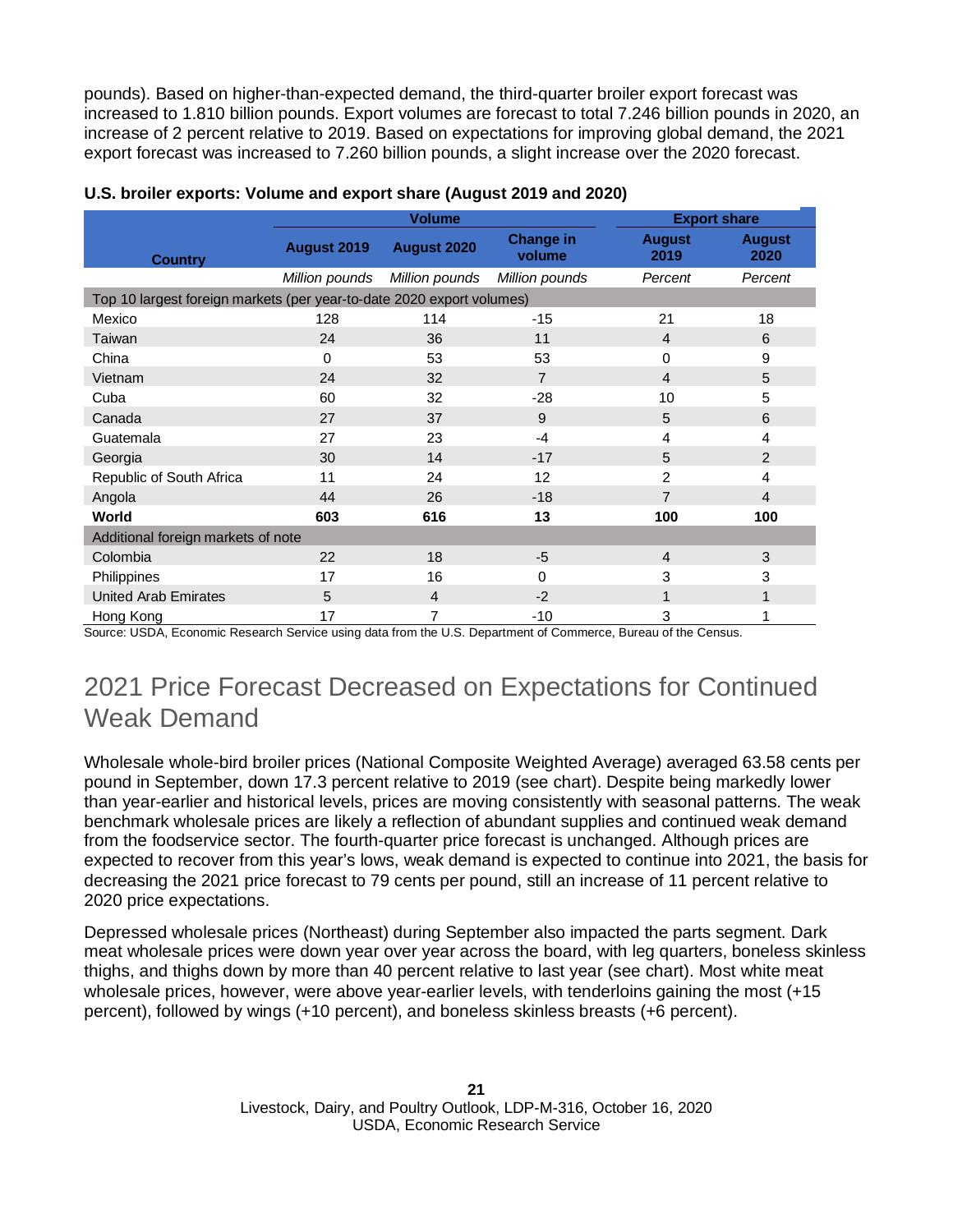



### Table Egg Production Expectations Hold Steady; Historical Stock Data Revised

August table egg production is estimated at 669 million dozen, a decrease of 3.1 percent relative to last year. The table egg laying flock, which was 4.7 percent lower year over year, continues to be the source of lower table egg production. However, after 7 consecutive months of steady contraction of the layer flock, it appears producers have resumed flock expansion in August, albeit slightly (see chart). This expansion is consistent with seasonal patterns as producers prepare for increased demand associated with the holiday baking season. The table egg lay rate was 82.1 eggs per 100 layers in August, 1.7 percent higher year over year and virtually unchanged from last month's record lay rate (see chart). However, September 1 table egg lay rate and molting rate data suggest that average September table egg lay rates will be markedly lower than August and July. The table egg production forecast remains unchanged.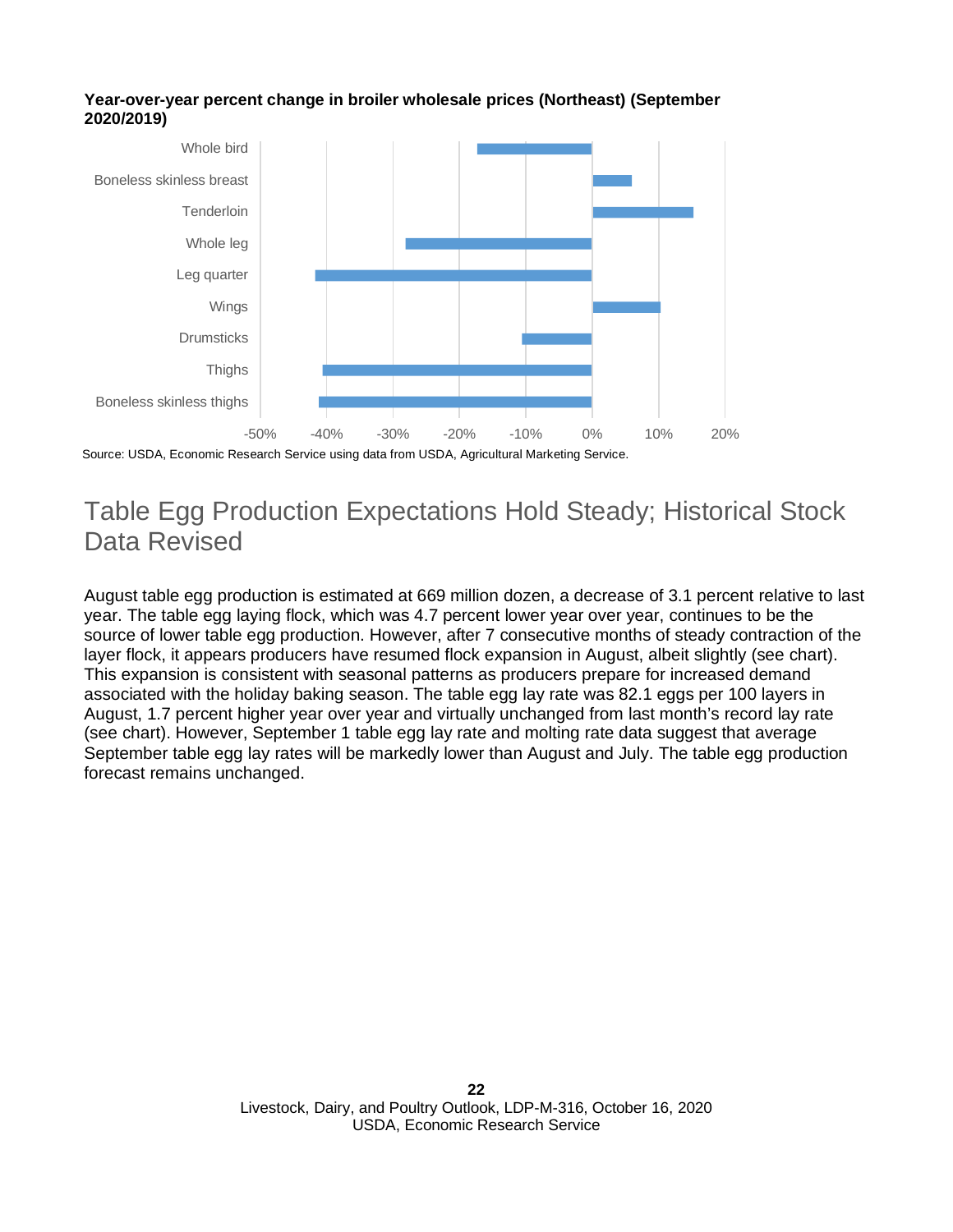

#### **Table egg layer flock (monthly average) Table eggs per 100 layers per day**

Source: USDA, Economic Research Service using data from USDA, National Agricultural Statistics Service.

On September 11, 2020, the USDA Agricultural Marketing Service officially discontinued publishing dried egg inventory estimates—although the last month for which estimates were published was February 2020. As a result, egg stocks were revised back to 1994 to remove dried egg inventory estimates. Supply and use stock estimates now include only frozen eggs.<sup>[7](#page-22-0)</sup> The 2020 ending stocks forecast is 31 million dozen, a decrease of 2 percent year over year. The 2021 ending stocks forecast is 33 million dozen, an increase of 6 percent relative to 2020.

### Fourth-Quarter Egg Price Forecast Increased

Wholesale egg prices (New York Grade A Large) averaged 97.2 cents per dozen in September, an increase of 7.6 percent year over year. Prices remained steady at 95 cents per dozen for the first 3 weeks of the month before increasing to 109 cents per dozen during the last week. In the first week of October, prices climbed steadily and are expected to remain firm. As demand increases in line with the holiday baking season, prices are expected to continue strengthening, which was the basis for increasing the fourth-quarter egg price forecast to 125 cents per dozen. Prices are forecast to average 116.7 cents per dozen in 2020, 24 percent higher than 2019. The 2021 price forecast is unchanged.

<span id="page-22-0"></span> $7$  Updated supply & use tables for eggs and egg products can be found here: https://www.usda.gov/sites/default/files/documents/october-2020-egg-su-table.xlsx

Livestock, Dairy, and Poultry Outlook, LDP-M-316, October 16, 2020 USDA, Economic Research Service

**<sup>23</sup>**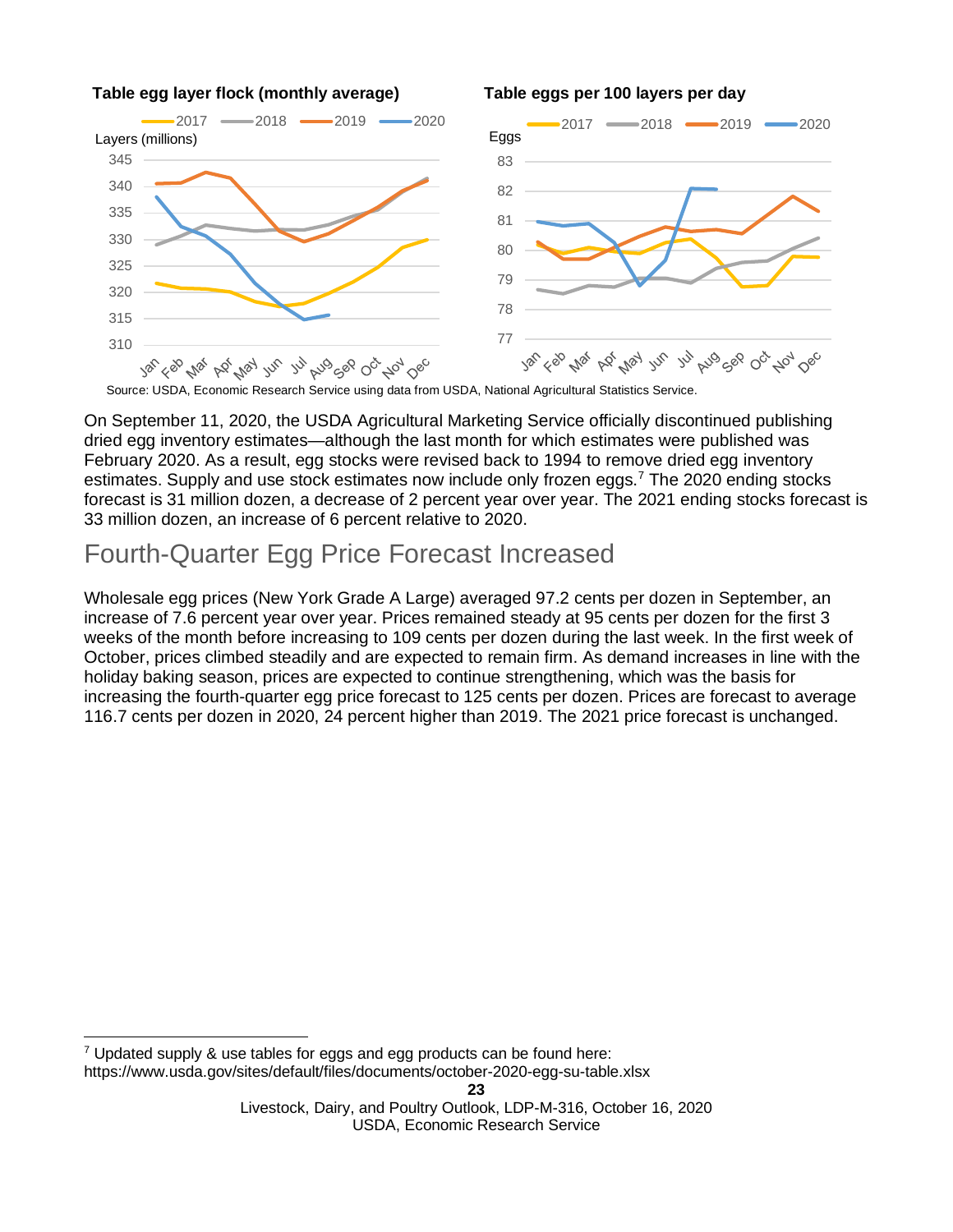



Source: USDA, Economic Research Service using data from USDA, Agricultural Marketing Service.

### Second-Half Egg Export Forecast Increased on Expectations for Firm Demand

August exports of eggs and egg products are estimated at 29.9 million dozen, an increase of 636 thousand dozen year over year, or 2.2 percent. This increase was supported by a 6.4-percent increase of shell-egg exports, while shipments of egg products decreased by 5.9 percent. With respect to key markets (see table), shipments increased year over year to Mexico (+959 thousand dozen) and the United Arab Emirates (+929 thousand dozen), driven by higher sales of shell eggs, while the increase in shipments to Canada (+749 thousand dozen) was driven by egg products. Conversely, shipments decreased to Hong Kong (-964 thousand dozen), driven by shell eggs, while the decrease in volumes to Japan (-807 thousand dozen), Denmark (-648 thousand dozen), and the Philippines (-636 thousand dozen) were driven by lower volumes of egg products. Based on expectations for continued firm demand for U.S. egg and egg products, the second-half export forecast was increased to 180 million dozen. In 2020, egg exports are forecast to be 350 million dozen, or 5 percent higher year over year. The 2021 export forecast is unchanged at 335 million dozen, down 4 percent from 2020.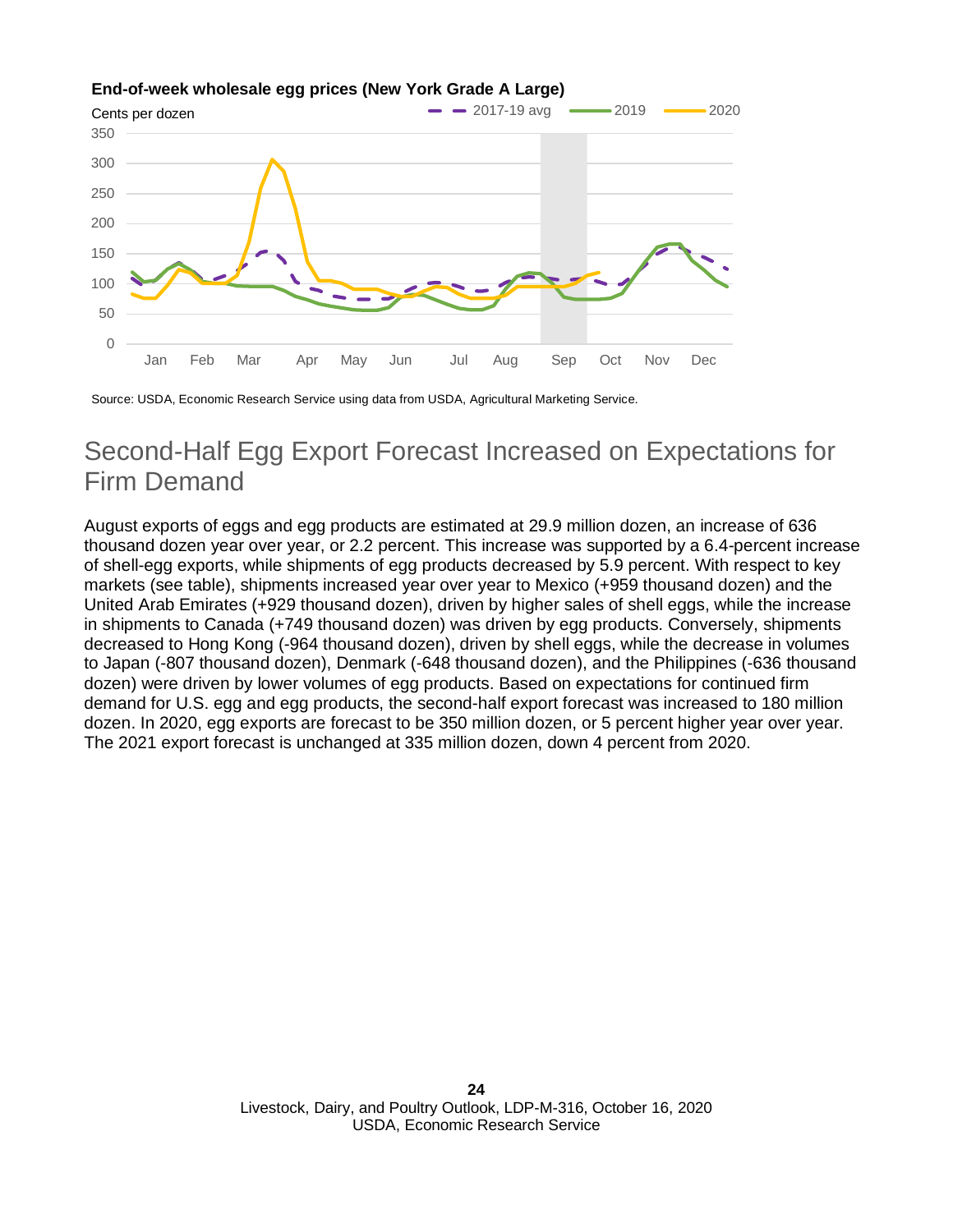#### **U.S. egg and egg product exports: Volumes and export shares of largest markets (August 2019 and 2020)**

|                      | <b>Volume</b>         |                       |                            | <b>Export share</b>   |                       |  |
|----------------------|-----------------------|-----------------------|----------------------------|-----------------------|-----------------------|--|
| <b>Country</b>       | <b>August</b><br>2019 | <b>August</b><br>2020 | <b>Change in</b><br>volume | <b>August</b><br>2019 | <b>August</b><br>2020 |  |
|                      | Thousand<br>dozen     | Thousand<br>dozen     | Thousand<br>dozen          | Percent               | Percent               |  |
| Mexico               | 8,077                 | 9,035                 | 959                        | 28                    | 30                    |  |
| Canada               | 6,812                 | 7,561                 | 749                        | 23                    | 25                    |  |
| Hong Kong            | 4,623                 | 3,658                 | $-964$                     | 16                    | 12 <sup>2</sup>       |  |
| Japan                | 2,522                 | 1,715                 | $-807$                     | 9                     | 6                     |  |
| South Korea          | 337                   | 441                   | 104                        | 1                     | 1                     |  |
| United Arab Emirates | 679                   | 1,607                 | 929                        | $\overline{2}$        | 5                     |  |
| <b>Denmark</b>       | 783                   | 136                   | $-648$                     | 3                     | $\Omega$              |  |
| Jamaica              | 716                   | 671                   | -45                        | 2                     | 2                     |  |
| Trinidad and Tobago  | 710                   | 588                   | $-122$                     | $\overline{2}$        | 2                     |  |
| <b>Bahamas</b>       | 252                   | 426                   | 173                        | 1                     | 1                     |  |
| Philippines          | 669                   | 33                    | $-636$                     | $\mathcal{P}$         | $\Omega$              |  |
| World                | 29,250                | 29,887                | 636                        | 100                   | 100                   |  |

Note: Largest markets are based on year-to-date 2020 export volumes.

Source: USDA, Economic Research Service using data from the U.S. Department of Commerce, Bureau of the Census.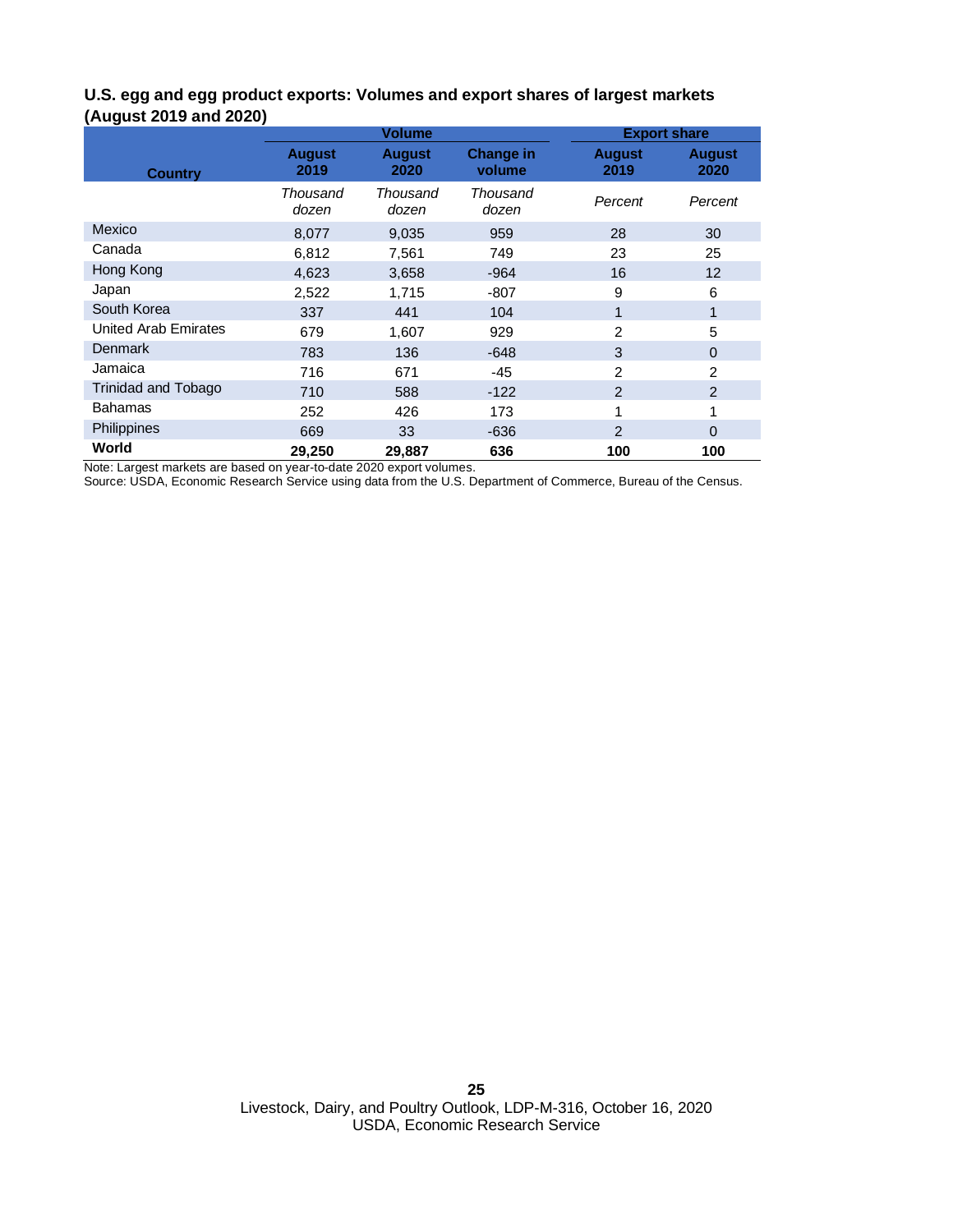## Third Quarter Turkey Production Adjusted Higher

Turkey production in August totaled 474.3 million pounds. This is 5.3 percent lower than August of last year, but when adjusted for one less slaughter day in 2020 the decline is less than one percent. August placements totaled 20.6 million head, 9.2 percent below placements in August of 2019. As turkeys take 14-16 weeks to mature, August turkey-chick placements are the key predictor of the expected Thanksgiving production. The third-quarter forecast was revised up to 1.45 billion pounds on production data. The fourth-quarter production forecast is 1.45 billion pounds. In total, 2020 production is forecast at 5.738 billion pounds, 1 percent lower than 2019. The 2021 forecast is unchanged at 5.77 billion pounds, which represents just under 1 percent growth over the 2020 forecast.



#### **Monthly turkey placements Monthly turkey production**

Source: USDA, National Agricultural Statistics Service.

### Turkey Export and Import Forecasts Revised Up

August turkey exports totaled 48 million pounds, 29.2 million pounds of which were shipped to Mexico. Exports to China made up 10 percent of shipments in August, totaling 4.8 million pounds. The next largest destinations were Haiti, with 1.3 million pounds, and Peru and Canada, with 1.1 million pounds each. Total exports are still behind 2019 levels, with the current year-to-date total only 86 percent of the total from January through August 2019. The graph below compares the total monthly exports in 2019, shown by the dotted line, to the current year's exports, shown by the bars and broken out by destination. The 2020 total export forecast was increased by 10 million pounds from last month to 550 million pounds, a 14-percent decrease from 2019. The 2021 total export forecast was revised to 570 million pounds, which would represent 4 percent growth over the 2020 forecast.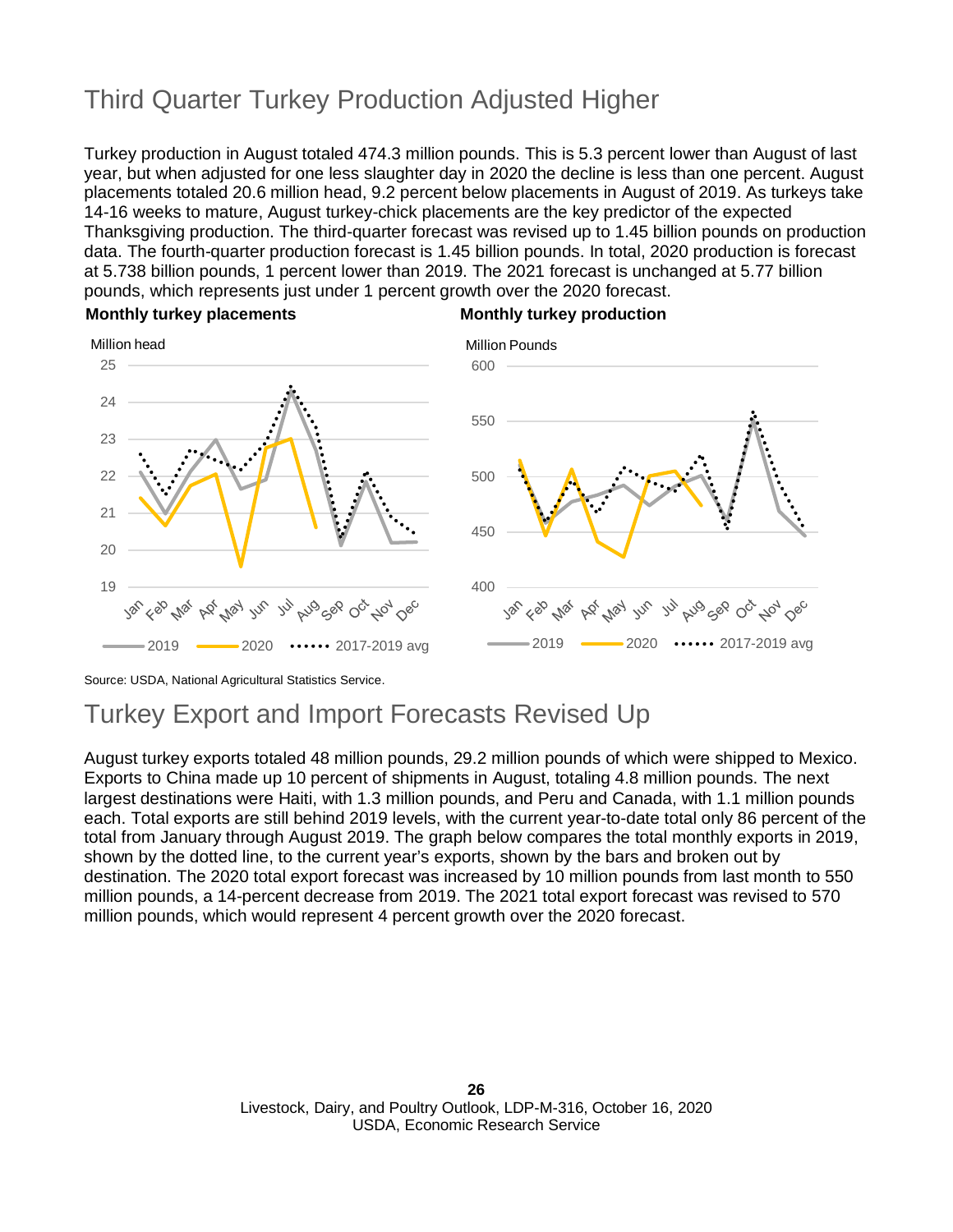#### **U.S. turkey exports, 2019-2020**



Imports of turkey meat totaled 2.3 million pounds in August. While Canada shipped the most turkey to the U.S. at 1.4 million pounds, the August increase came mainly from imports from Chile. This brings the 2020 year-to-date total to 13 million pounds, surpassing imports in the same period of 2019 by 4.2 million pounds. This cumulative total is illustrated on the graph below. The 2020 forecast was increased to 20 million pounds, shown by the red square on the graph. Additionally, the 2021 import forecast was increased by one million pounds each quarter to 16 million pounds, indicated by the red triangle on the graph.



World Agricultural Supply and Demand Estimates.

**27** Livestock, Dairy, and Poultry Outlook, LDP-M-316, October 16, 2020 USDA, Economic Research Service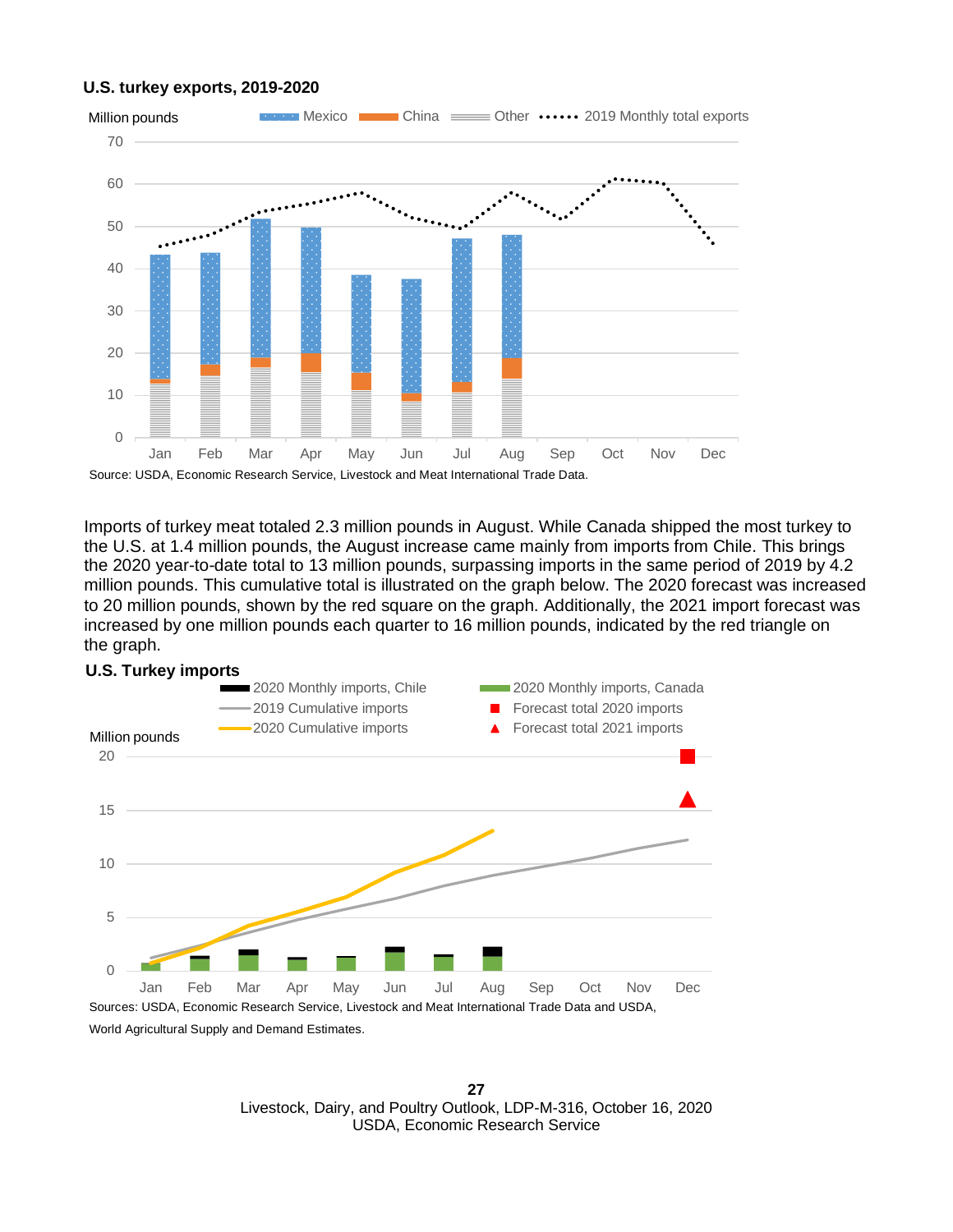### Turkey Price Forecast Raised

The wholesale whole-hen price averaged 113.5 in September, bringing the third-quarter price to 111.3. The September price was nearly 20 cents above that of last year. The weekly price reached 119 cents per pound in the week ending October 2. This price is 29.5 cents above the same week last year and is the highest weekly price since late 2016. The fourth-quarter price was revised up to 112 cents on improved demand expectations.



#### **Wholesale whole-hen frozen turkey prices**

Sources: USDA, Agricultural Marketing Service and USDA, World Agricultural Supply and Demand Estimates.

While frozen whole-hen prices have been consistently above a year ago in 2020, wholesale prices for fresh tom turkey breasts have been doing the opposite, dropping as much as 50 cents below a year ago in April and May of 2020. Fresh tom parts are mostly destined for further processing, the capacity for which was likely disrupted by the COVID-19 pandemic. September prices for tom turkey breasts remain more than 25 cents below a year ago.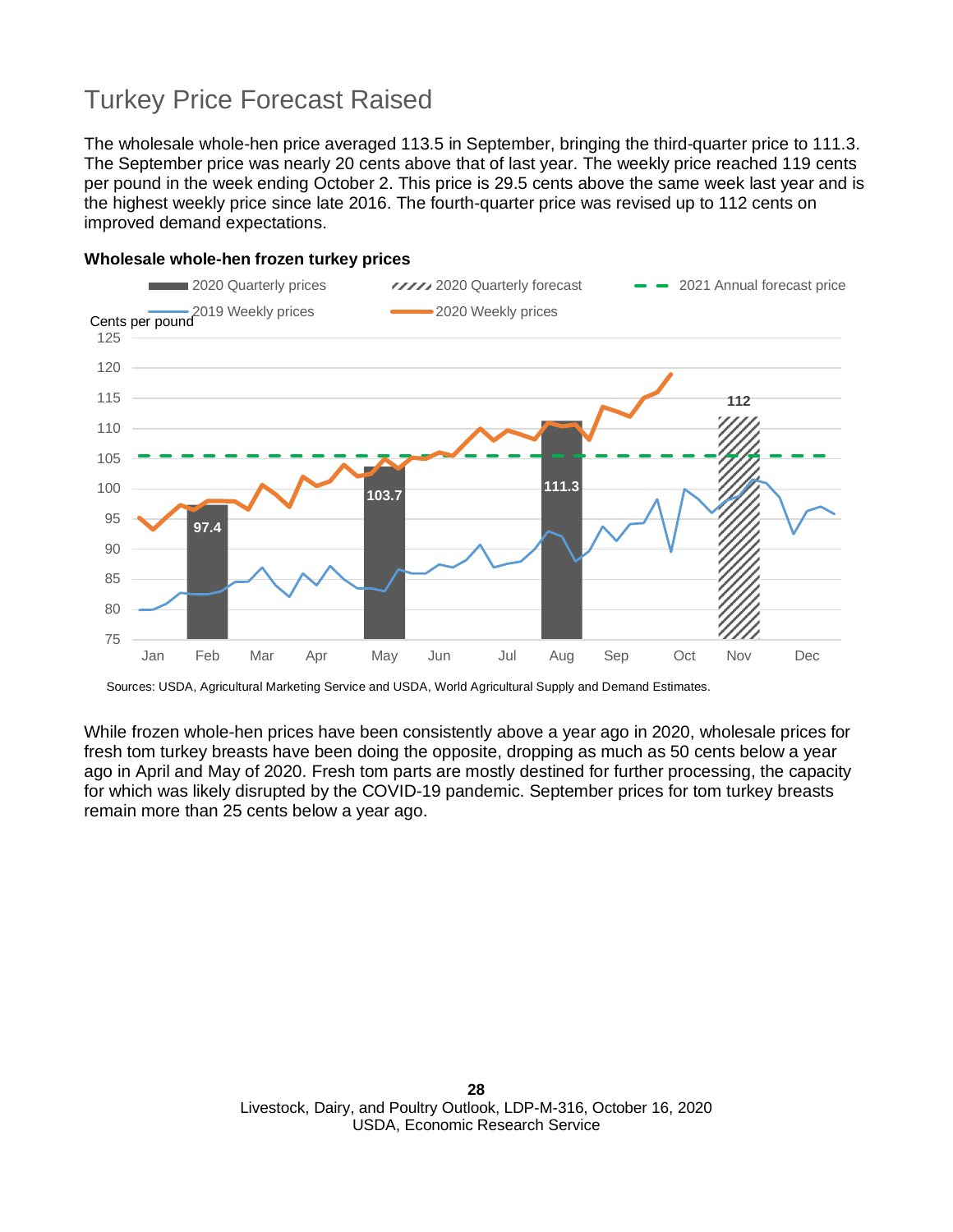#### **Wholesale price change from same week a year ago**



### Suggested Citation

*Livestock, Dairy, and Poultry Outlook*, LDP-M-316, U.S. Department of Agriculture, Economic Research Service, October 16, 2020.